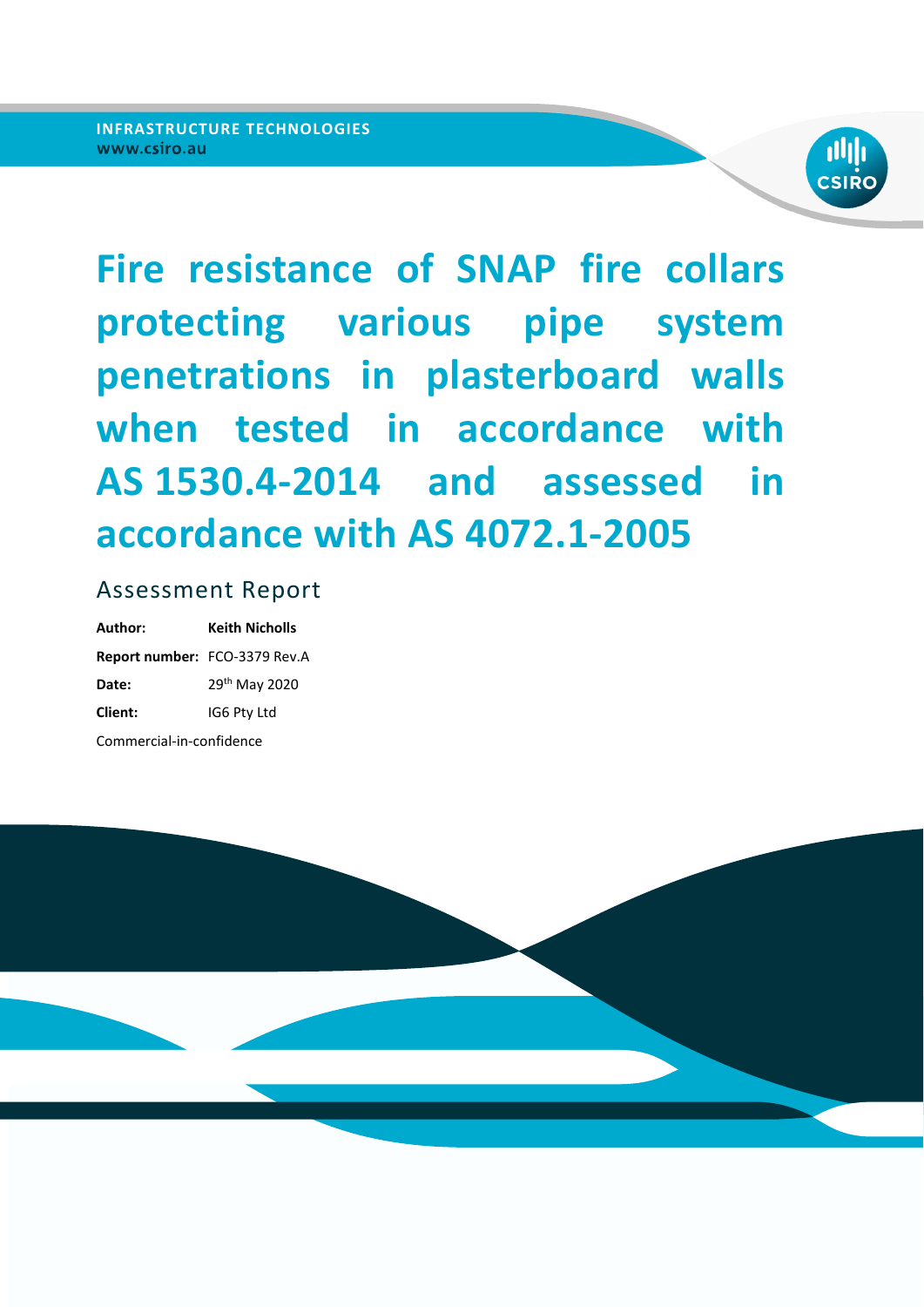### Inquiries should be addressed to:

| Fire Testing and Assessments | Author                      | The Client                       |
|------------------------------|-----------------------------|----------------------------------|
| NATA Registered Laboratory   | Infrastructure Technologies | IG6 Pty Ltd                      |
| 14 Julius Avenue             | 14 Julius Avenue            | 3 Skirmish Court, Victoria Point |
| North Ryde, NSW 2113         | North Ryde, NSW 2113        | QLD 4165                         |
| Telephone +61 2 94905444     | Telephone +61 2 94905500    | Telephone +61 7 3390 5420        |

### Report Details:

Report CSIRO Reference number: FCO‐3379/CO5191

#### Report Status and Revision History:

| <b>VERSION</b> | <b>STATUS</b>   | <b>DATE</b> | <b>DISTRIBUTION</b> | <b>ISSUE NUMBER</b> |
|----------------|-----------------|-------------|---------------------|---------------------|
| Initial Issue  | Final for issue | 27/5/2020   | CSIRO/ Client       | FCO-3379            |
| Rev. A         | Final for issue | 29/5/2020   | CSIRO/ Client       | FCO-3379            |

### Report Authorization:

| <b>AUTHOR</b>         | <b>REVIEWED BY</b> | <b>AUTHORISED BY</b> |
|-----------------------|--------------------|----------------------|
| <b>Keith Nicholls</b> | <b>Jing Xu</b>     | <b>Brett Roddy</b>   |
|                       |                    |                      |
| 29/5/2020             | 29/5/2020          | 29/5/2020            |

### Copyright and disclaimer

© 2020 CSIRO To the extent permitted by law, all rights are reserved and no part of this publication covered by copyright may be reproduced or copied in any form or by any means except with the written permission of CSIRO.

#### Important disclaimer

CSIRO advises that the information contained in this publication comprises general statements based on scientific research. The reader is advised and needs to be aware that such information may be incomplete or unable to be used in any specific situation. No reliance or actions must, therefore, be made on that information without seeking prior expert professional, scientific and technical advice. To the extent permitted by law, CSIRO (including its employees and consultants) excludes all liability to any person for any consequences, including but not limited to all losses, damages, costs, expenses and any other compensation, arising directly or indirectly from using this publication (in part or in whole) and any information or material contained in it.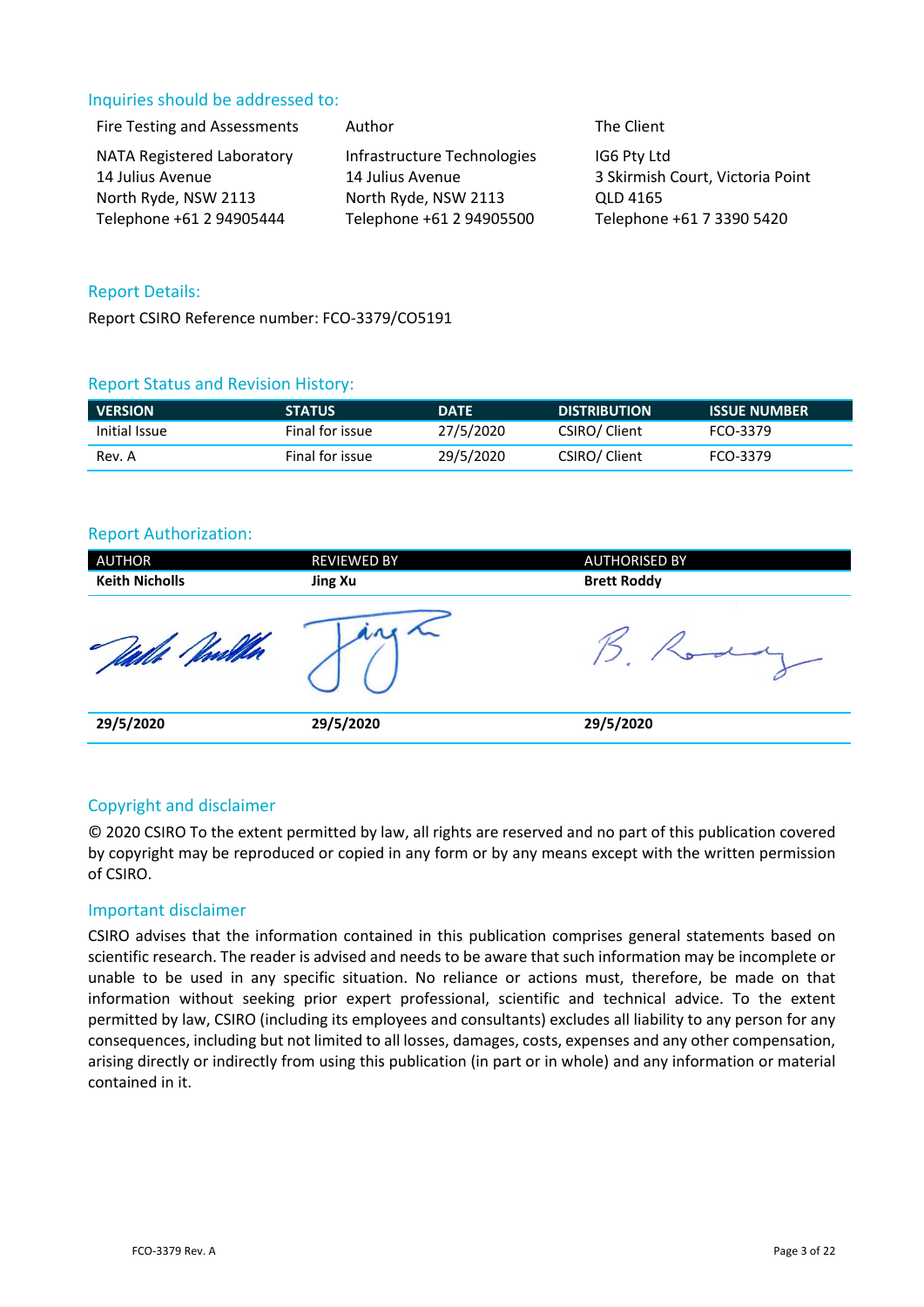# **Contents**

| 1              |  |  |
|----------------|--|--|
| $\overline{2}$ |  |  |
| 3              |  |  |
| $\overline{4}$ |  |  |
| 5              |  |  |
| 6              |  |  |
| $\overline{7}$ |  |  |
| 8              |  |  |
| $\mathbf{q}$   |  |  |
|                |  |  |
|                |  |  |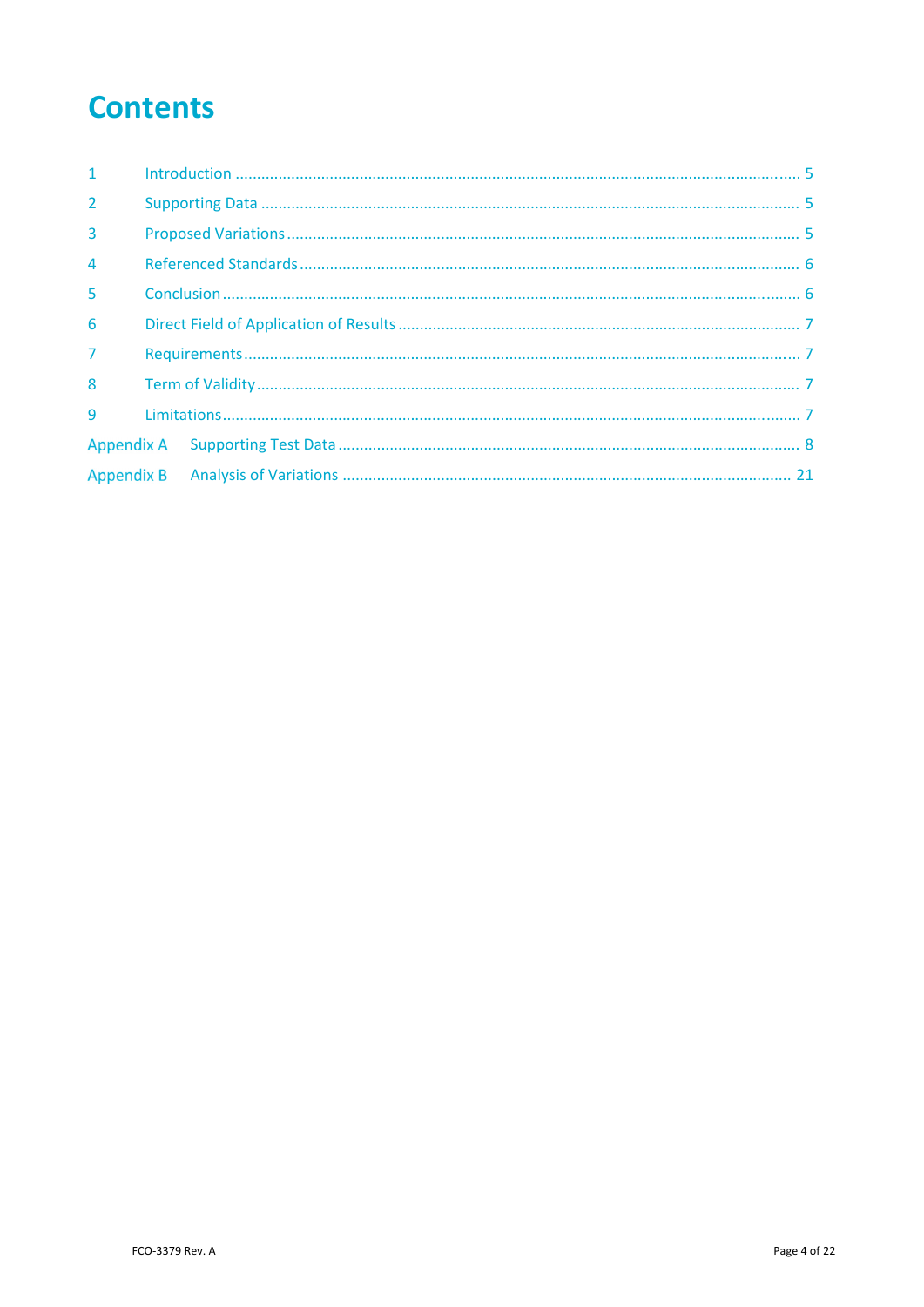## **1 Introduction**

This report is an assessment of fire resistance of SNAP fire collars protecting various pipe system penetrations in plasterboard lined walls when tested in accordance with AS 1530.4‐2014 and assessed in accordance with AS 4072.1‐2005.

This report is prepared for meeting the evidence of suitability requirements of NCC Vol 1 2019 Schedule 5 Clause 2(c) as appropriate for FRL.

This report reviews and confirms the extent to which the reference fire resistance tests listed in section 2 meet the requirements of the standard fire test standards listed in section 4 of the report. The proposed variations to the tested construction presented in section 3 are subject to an analysis in Appendix B and the conclusions are presented in Section 5 of this report.

The field of applicability of the results of this assessment report is presented in Section 6 and subject to the requirements, validity and limitations of Section 7, 8 and 9.

## **2 Supporting Data**

This assessment report refers to various test reports to support the analysis and conclusions of this report. They are listed below;

| <b>Report Reference</b> | <b>Test Standard</b> | <b>Outline of Test Specimen</b>                             |
|-------------------------|----------------------|-------------------------------------------------------------|
| FSP 1341                | AS 1530.4-2005       | Pilot-scale CSR plasterboard lined wall including various   |
|                         |                      | pipe penetrations protected with various Snap fire collars  |
| FSP 1360                | AS 1530.4-2005       | Pilot-scale CSR plasterboard lined wall including various   |
|                         |                      | pipe penetrations protected with various Snap fire collars  |
| FSP 1366                | AS 1530.4-2005       | Pilot-scale CSR plasterboard lined wall including various   |
|                         |                      | pipe penetrations protected with various Snap fire collars  |
| FSP 1716                | AS 1530.4-2005       | Pilot-scale Boral plasterboard lined wall including various |
|                         |                      | pipe penetrations protected with various Snap fire collars  |
|                         |                      | Pilot-scale Boral plasterboard lined wall including various |
| FSP 1723                | AS 1530.4-2005       | pipe penetrations protected with various Snap fire collars  |

**Table 1: Referenced Report**

The reports FSP 1341, FSP 1360, FSP 1366, FSP 1716 and FSP 1723 were undertaken by CSIRO and sponsored by Snap Fire Systems who has provided permission for CSIRO to refer to these reports on behalf of IG6 Pty Ltd.

## **3 Proposed Variations**

The proposed construction includes the pipes and Snap collars tested in Table 1, and subject to the following variations:

• The plasterboard wall system shall be varied any brand of fire grade plasterboard of the same thickness tested in FSP 1341, FSP 1360, FSP 1366, FSP 1716 and FSP 1723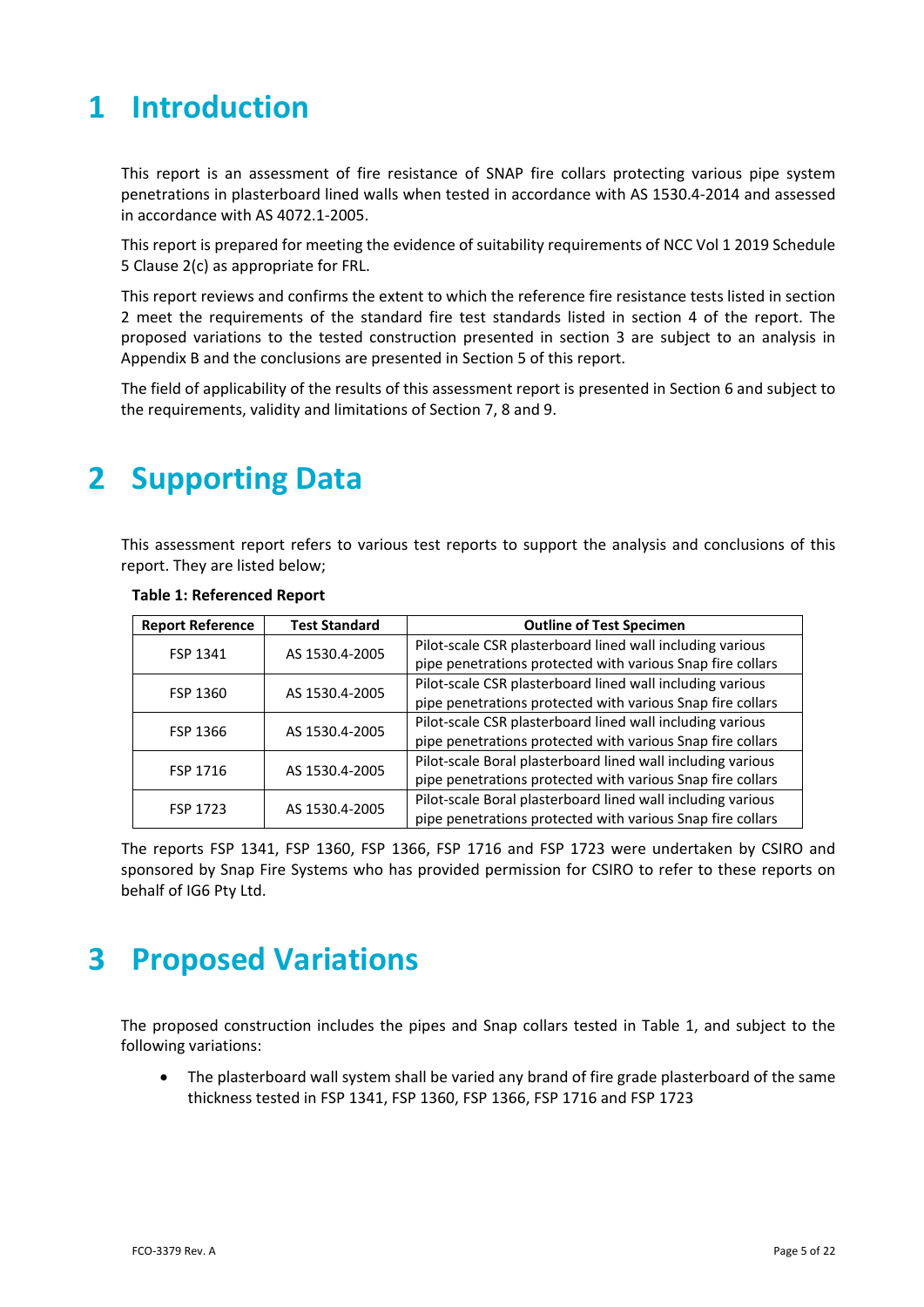# **4 Referenced Standards**

| AS 1530.4-2014 | Methods for fire tests on building materials, components and structures Part 4: Fire    |
|----------------|-----------------------------------------------------------------------------------------|
|                | resistance tests of elements of building construction.                                  |
| AS 4072.1-2005 | Components for the protection of openings in fire-resistant separating elements Part 1: |

Service penetrations and control joints

# **5 Conclusion**

On the basis of the analysis presented in this report, it is the opinion of this Accredited Testing Laboratory that the tested prototypes described in Section 2 when varied as described in Section 3 will achieve the Fire Resistance stated below when submitted to a standard fire test in accordance with the test methods referenced in Section 4 and subject to the requirements of section 7, the validity of section 8 and limitation of section 9.

| <b>Test report</b> | Specimen                | <b>Supporting partitions</b>                                   | <b>FRL</b>  |
|--------------------|-------------------------|----------------------------------------------------------------|-------------|
|                    | 1                       |                                                                | $-/180/180$ |
|                    | $\overline{2}$          |                                                                | $-/180/120$ |
| FSP 1341           | 3                       |                                                                | $-/180/180$ |
|                    | $\overline{\mathbf{4}}$ |                                                                | $-/180/120$ |
|                    | 5                       |                                                                | $-/180/180$ |
|                    | 6                       |                                                                | $-/180/180$ |
|                    | $\mathbf{1}$            |                                                                | $-/180/180$ |
|                    | $\overline{2}$          |                                                                | $-/180/180$ |
|                    | 3                       |                                                                | $-/180/180$ |
| FSP 1360           | 4                       |                                                                | $-/180/180$ |
|                    | 5                       | Minimum 128mm thick                                            | $-/180/180$ |
|                    | 6                       | plasterboard wall tested or<br>assessed for a minimum FRL of - | $-/180/180$ |
|                    | 1                       | /180/180 or 180/180/180                                        | $-/180/180$ |
|                    | $\overline{2}$          |                                                                | $-/180/180$ |
| FSP 1366           | 3                       |                                                                | $-/180/180$ |
|                    | $\pmb{4}$               |                                                                | $-/180/180$ |
|                    | 5                       |                                                                | $-/180/180$ |
|                    | 6                       |                                                                | $-/180/180$ |
|                    | $\mathbf{1}$            |                                                                | $-/120/120$ |
|                    | $\overline{2}$          |                                                                | $-/180/180$ |
| FSP 1716           | 3                       |                                                                | $-/180/180$ |
|                    | $\overline{4}$          |                                                                | $-/180/180$ |
|                    | 5                       |                                                                | $-/120/120$ |
|                    | $\mathbf{1}$            |                                                                | $-$ /90/90  |
|                    | $\overline{2}$          |                                                                | $-$ /90/60  |
|                    | 3                       | Minimum 96mm thick                                             | $-$ /90/90  |
|                    | $\overline{\mathbf{4}}$ | plasterboard wall tested or                                    | $-$ /90/60  |
| FSP 1723           | 5                       | assessed for a minimum FRL of -                                | $-$ /90/60  |
|                    | 6                       | /90/90 or 90/90/90                                             | $-$ /90/60  |
|                    | $\overline{7}$          |                                                                | $-$ /90/60  |
|                    | 8                       |                                                                | $-$ /90/60  |
|                    | 9                       |                                                                | $-$ /90/60  |

**Table 2 – FRL of various pipe and collars**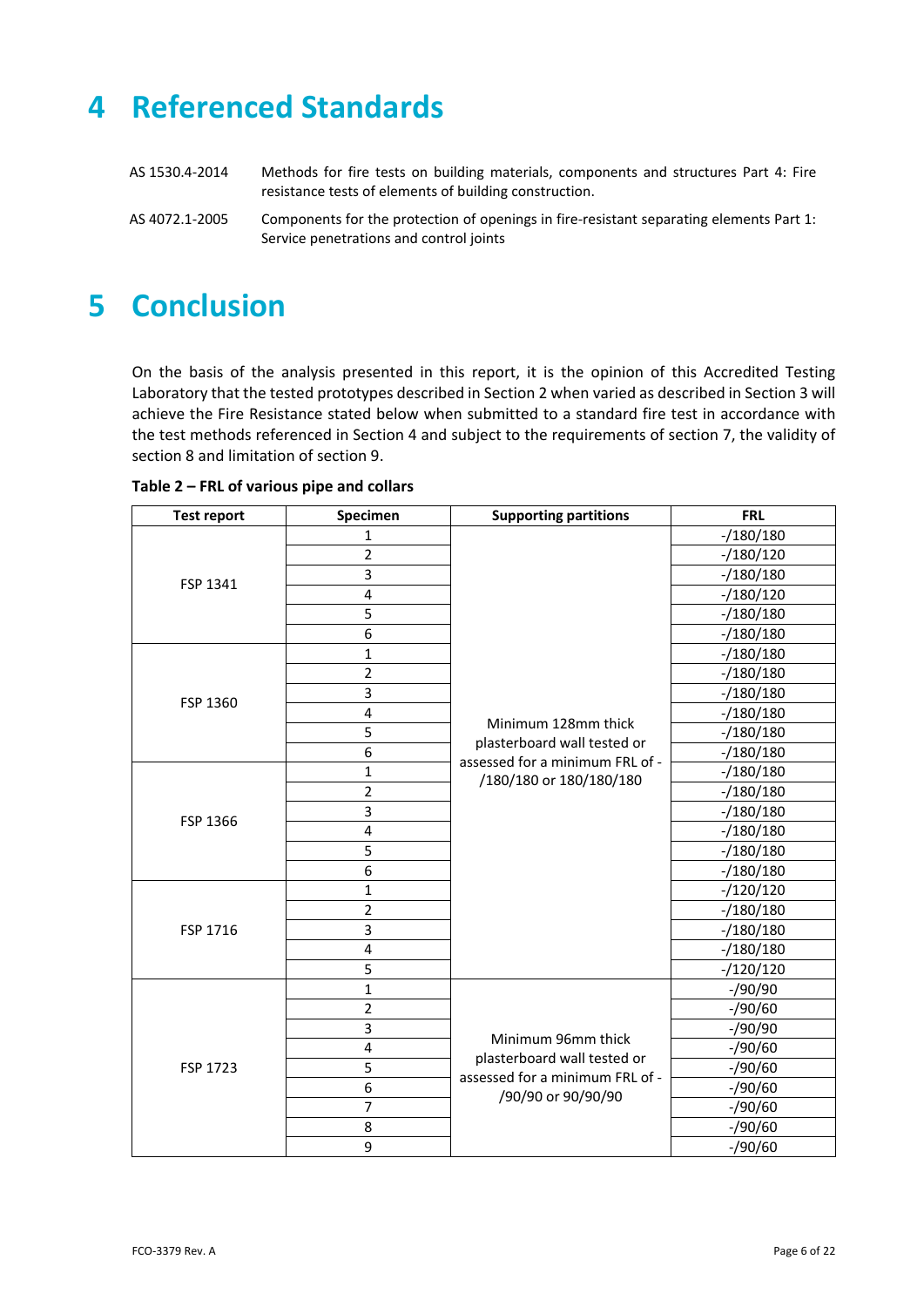## **6 Direct Field of Application of Results**

The results of this report are applicable to pipes in plasterboard walls exposed to fire from either side.

## **7 Requirements**

It is required the partitions that these penetrations are installed within are supported by testing or assessments for the required FRL in accordance with AS 1530.4 as a wall.

Any variations with respect to size, constructional details, loads, stresses, edge or end conditions that are other than those identified in this report, may invalidate the conclusions drawn in this report.

## **8 Term of Validity**

This assessment report will lapse on 30<sup>th</sup> April 2025. Should you wish us to re-examine this report with a view to the possible extension of its term of validity, would you please apply to us three to four months before the date of expiry. This Division reserves the right at any time to amend or withdraw this assessment in the light of new knowledge.

## **9 Limitations**

The conclusions of this assessment report may be used to directly assess the fire resistance performance under such conditions, but it should be recognised that a single test method will not provide a full assessment of the fire hazard under all fire conditions.

Because of the nature of fire resistance testing, and the consequent difficulty in quantifying the uncertainty of measurement, it is not possible to provide a stated degree of accuracy. The inherent variability in test procedures, materials and methods of construction, and installation may lead to variations in performance between elements of similar construction.

This assessment report does not provide an endorsement by CSIRO of the actual products supplied to industry. The referenced assessment can therefore only relate to the actual prototype test specimens, testing conditions and methodology described in the supporting data, and does not imply any performance abilities of construction of subsequent manufacture.

This assessment is based on information and experience available at the time of preparation. The published procedures for the conduct of tests and the assessment of test results are the subject of constant review and improvement and it is recommended that this report is reviewed on or, before, the stated expiry date.

The information contained in this assessment report shall not be used for the assessment of variations other than those stated in the conclusions above. The assessment is valid provided no modifications are made to the systems detailed in this report. All details of construction should be consistent with the requirements stated in the relevant test reports and all referenced documents.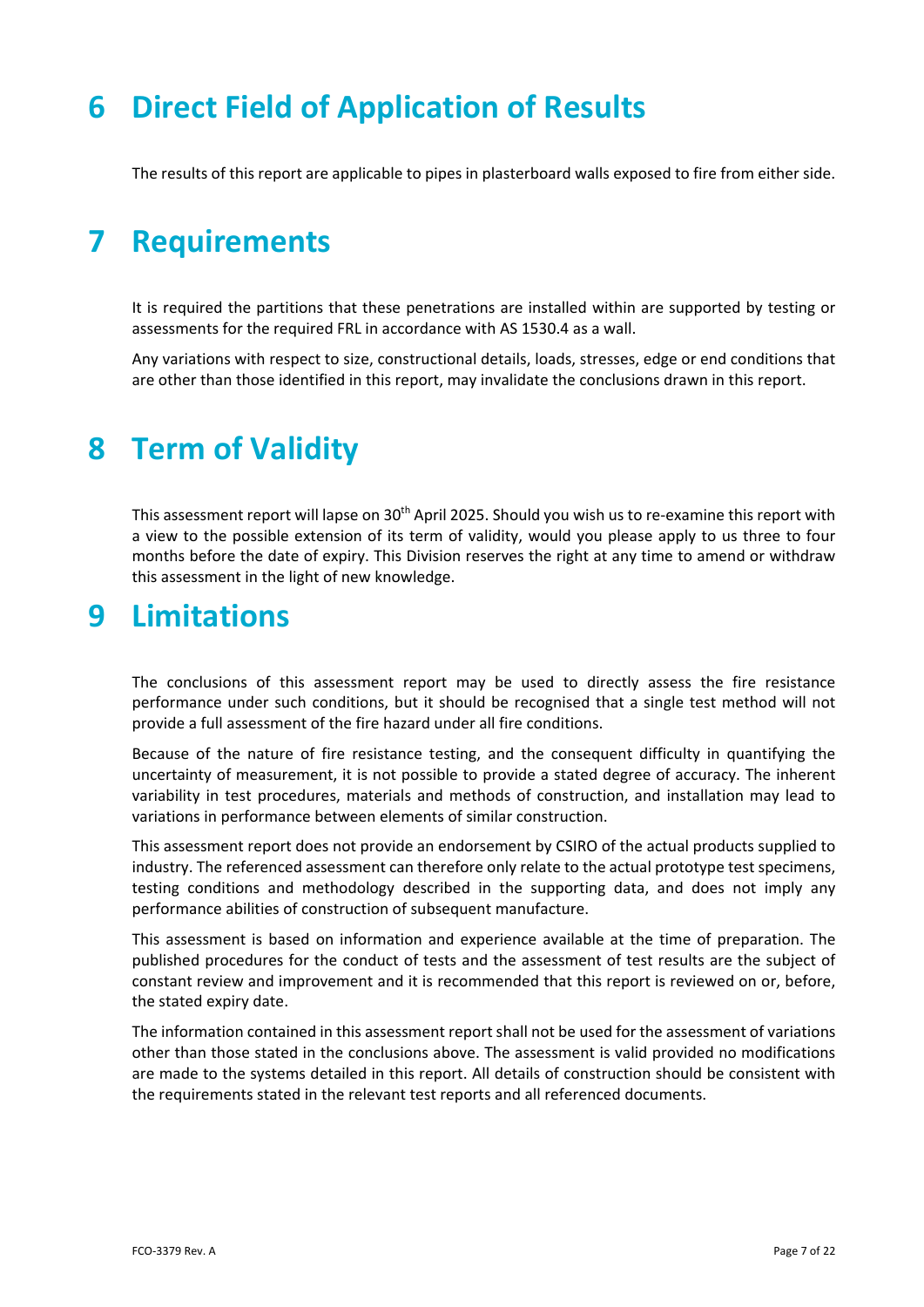# **Appendix A Supporting Test Data**

### A.1. CSIRO report numbered FSP 1341

On 20 November 2008, this Division conducted a fire test on SNAP retrofitted collars protecting a plasterboard wall penetrated by six PPR pipes in accordance with AS 1530.4‐2005.

The wall system was constructed in accordance with the CSR wall system with an established fire resistance level (FRL) of ‐/120/120. Construction comprised 64‐mm x 0.75‐mm steel studs and noggins installed at nominally 600‐mm centres, lined on each side with two layers of 16‐mm thick CSR Gyprock Fyrchek plasterboard sheets. The plasterboard sheeting was screw fixed to the steel studs using plasterboard screws at nominally 200‐mm centres. The wall was penetrated by six gas pipes of various constructions protected by retro‐fitted SNAP Fire System fire collars.

Penetrations 1, 2 and 6 were protected with SNAP 32Gas fire collars.

Penetration 1 – Retrofit SNAP32GAS fire collar protecting a nominal 16‐mm REHAU PEX‐AL‐PE gas pipe

The SNAP32GAS, fire collar consisted of a galvanised steel case 54‐mm diameter x 63‐mm high, with a single spring pocket and a 90-mm diameter base plate screw fixed to the case. The single spring is pivoted at the top of the spring cavity and restrained by a nylon fusible link with a melting temperature of 75 degrees Celsius. Two soft intumescent wraps lined the internal circumference of the collar. The wraps were 4‐mm thick x 57‐mm wide x 130‐mm long. Between the wraps was a layer 0.15‐mm thick x 57-mm wide of stainless steel mesh. One collar was fixed to each side of the plasterboard wall in a back‐to‐back configuration using three 6‐mm diameter threaded rods fixed through the wall and the holes in the base plates of the two collars and fastened with nuts.

The penetrating service comprised a nominally 16‐mm REHAU PEX‐AL‐PE gas pipe penetrating the plasterboard wall through a cut-out hole closest in size to the size of the pipe. The pipe projected horizontally, approximately 2000‐mm away from the unexposed face of the plasterboard wall and approximately 500-mm into the furnace chamber. The pipe was supported at nominally 1000-mm from the unexposed face of the plasterboard wall. The pipe was open at the unexposed end and capped on the exposed end with a ceramic fibre plug.

The system as tested did not fail insulation nor integrity for the 181-minute duration of the test.

Penetration 2 – Retrofit SNAP32GAS fire collar protecting a nominal 32‐mm IPLEX PE‐AL‐PE gas pipe

The SNAP32GAS, fire collar consisted of a galvanised steel case 54‐mm diameter x 63‐mm high, with a single spring pocket and a 90‐mm diameter base plate screwed to the case. The single spring is pivoted at the top of the spring cavity and restrained by a nylon fusible link with a melting temperature of 75 degrees Celsius. Two soft intumescent wraps lined the internal circumference of the collar. The wraps were 4-mm thick x 57-mm wide x 130-mm long. Between the wraps was a layer 0.15-mm thick x 57-mm wide of stainless steel mesh. One collar was fixed to each side of the plasterboard wall in a back-toback configuration using three 6‐mm diameters threaded rods fixed through the wall and the holes in the base plates of the two collars and fastened with nuts.

The penetrating service comprised a nominally 32-mm IPLEX PE-AL-PE gas pipe penetrating the plasterboard wall through a cut‐out hole closest to the size of the pipe. The pipe projected horizontally, approximately 2000‐mm above the plasterboard and approximately 500‐mm into the furnace chamber. The pipe wassupported at nominally 1000‐mm from the unexposed face of the plasterboard wall. The pipe was open at the unexposed end and capped on the exposed end with a ceramic fibre plug.

The system as tested failed insulation at 172 minutes due to the maximum temperature rise of 180 deg K being exceeded on the pipe. The integrity criterion was maintained for the 181-minute duration of the test.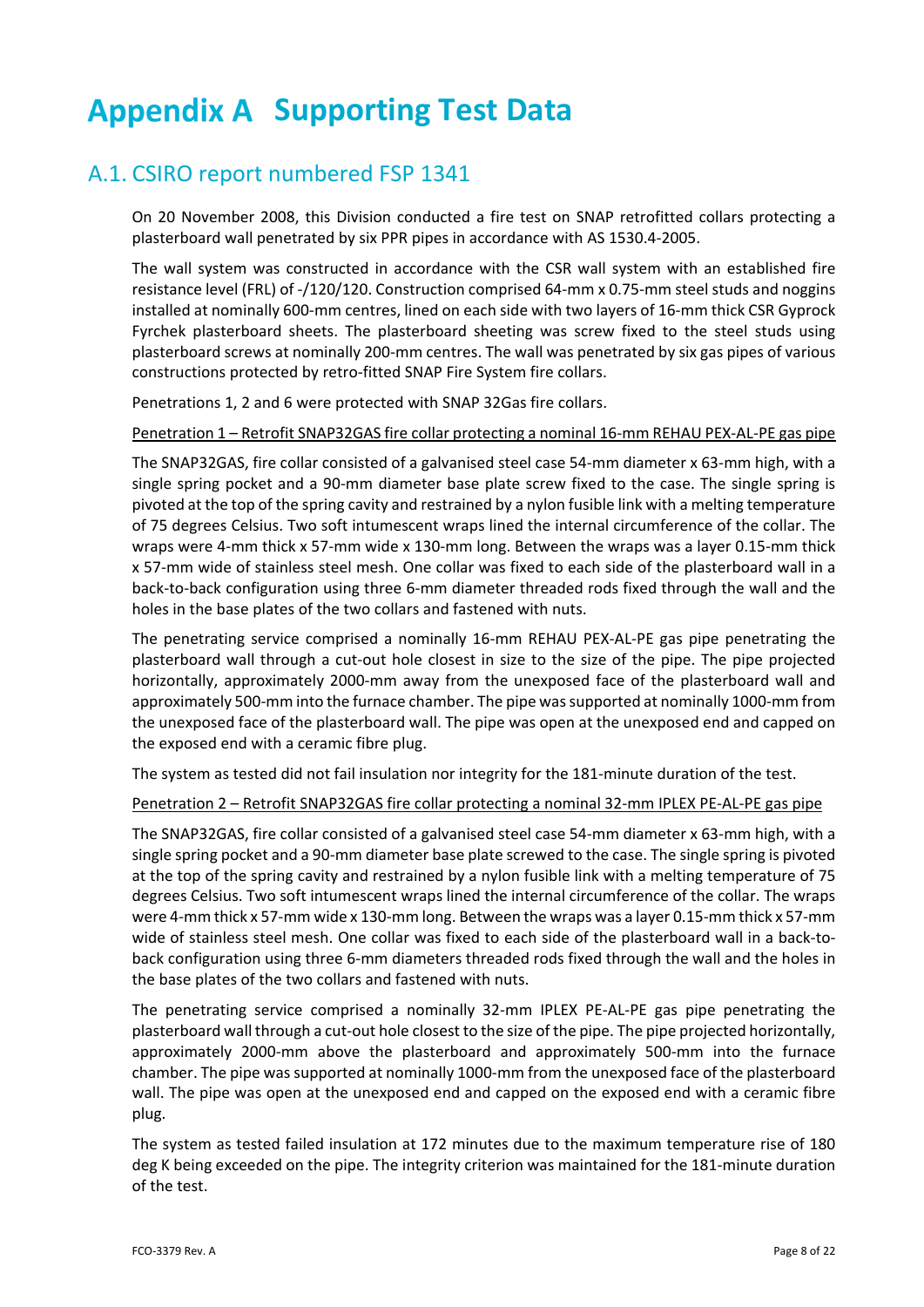Penetration 6 – Retrofit SNAP32GAS fire collar protecting a nominal 16‐mm IPLEX PE‐AL‐PE gas pipe

The SNAP32GAS fire collar consisted of a galvanised steel case 54‐mm diameter x 63‐mm high, with a single spring pocket. The single spring is pivoted at the top of the spring cavity and restrained by a nylon fusible link with a melting temperature of 75 degrees Celsius. Two soft intumescent wraps lined the internal circumference of the collar. The wraps were 4-mm thick x 57-mm wide x 130-mm long. Between the wraps was a layer 0.15‐mm thick x 57‐mm wide of Stainless steel mesh. One collar was fixed to each side of the plasterboard wall in a back-to-back configuration using three 6-mm diameter threaded rods fixed through the wall and the holes in the base plate (collar on the unexposed face) and brackets (collar on the exposed face) of the two collars and fastened with nuts.

The penetrating service comprised a nominally 16-mm IPLEX PE-AL-PE gas pipe penetrating the plasterboard wall through a cut‐out hole closest to the size of the pipe. The pipe projected horizontally, approximately 2000‐mm above the plasterboard and approximately 500‐mm into the furnace chamber. The pipe wassupported at nominally 1000‐mm from the unexposed face of the plasterboard. The pipe was open at the unexposed end and capped on the exposed end with a ceramic fibre plug.

| Specimen      | Integrity | <b>Insulation</b> |
|---------------|-----------|-------------------|
| Penetration 1 | 181 NF    | 181 NF            |
| Penetration 2 | 181 NF    | 172               |
| Penetration 3 | 181 NF    | 181 NF            |
| Penetration 4 | 181 NF    | 177               |
| Penetration 5 | 181 NF    | 181 NF            |
| Penetration 6 | 181 NF    | 181 NF            |

#### Results

### A.2. CSIRO report numbered FSP 1360

On 18 June 2009, this Division conducted a fire test on SNAP Retrofitted Fire Collars protecting a plasterboard wall penetrated by six PPR pipes in accordance with AS 1530.4‐2005.

The wall system, with an established fire-resistance level (FRL) of -/120/120 comprised 64-mm x 0.75-mm steel studs and noggins installed at nominally 600-mm centres, lined on each side with two layers of 16‐mm thick CSR Gyprock Fyrchek plasterboard sheets. The plasterboard sheeting was screw fixed to the steel studs using plasterboard screws at nominally 200-mm centres. The wall was penetrated by six Aquatherm Fusiotherm polypropylene fibre pipes protected by retro‐fitted SNAP Fire System fire collars.

#### Penetration 1 – Retrofit SNAP63R fire collar protecting a nominal 63‐mm PPR pipe

The SNAP63R fire collar consisted of a 0.7‐mm thick steel case, 47‐mm high with a 69‐mm diameter opening. Two layers ofsoft intumescent wraps, 4‐mm thick x 43‐mm wide and weighing approximately 50 grams each, lined the internal circumference of the collar. One collar was fixed to each side of the plasterboard wall in a back‐to‐back configuration using three 6‐mm diameter bolts fixed through the wall and the holes in the brackets of the two collars and fastened with nuts. The collar detail is showed in drawing numbered SNAP63R, dated 8 May 2009, by Snap Fire Systems.

The penetrating service comprised a nominally 63‐mm OD PPR‐80 fazer composite pipe of SDR7.4 with a wall thickness of 10-mm, penetrating the plasterboard wall through a close-fitting cut-out hole. The pipe projected horizontally, approximately 2000‐mm above the plasterboard and approximately 500‐ mm into the furnace chamber. The pipe was supported at nominally 1000‐mm from the unexposed face of the plasterboard. The pipe was open at the unexposed end and capped on the exposed end with a ceramic fibre plug.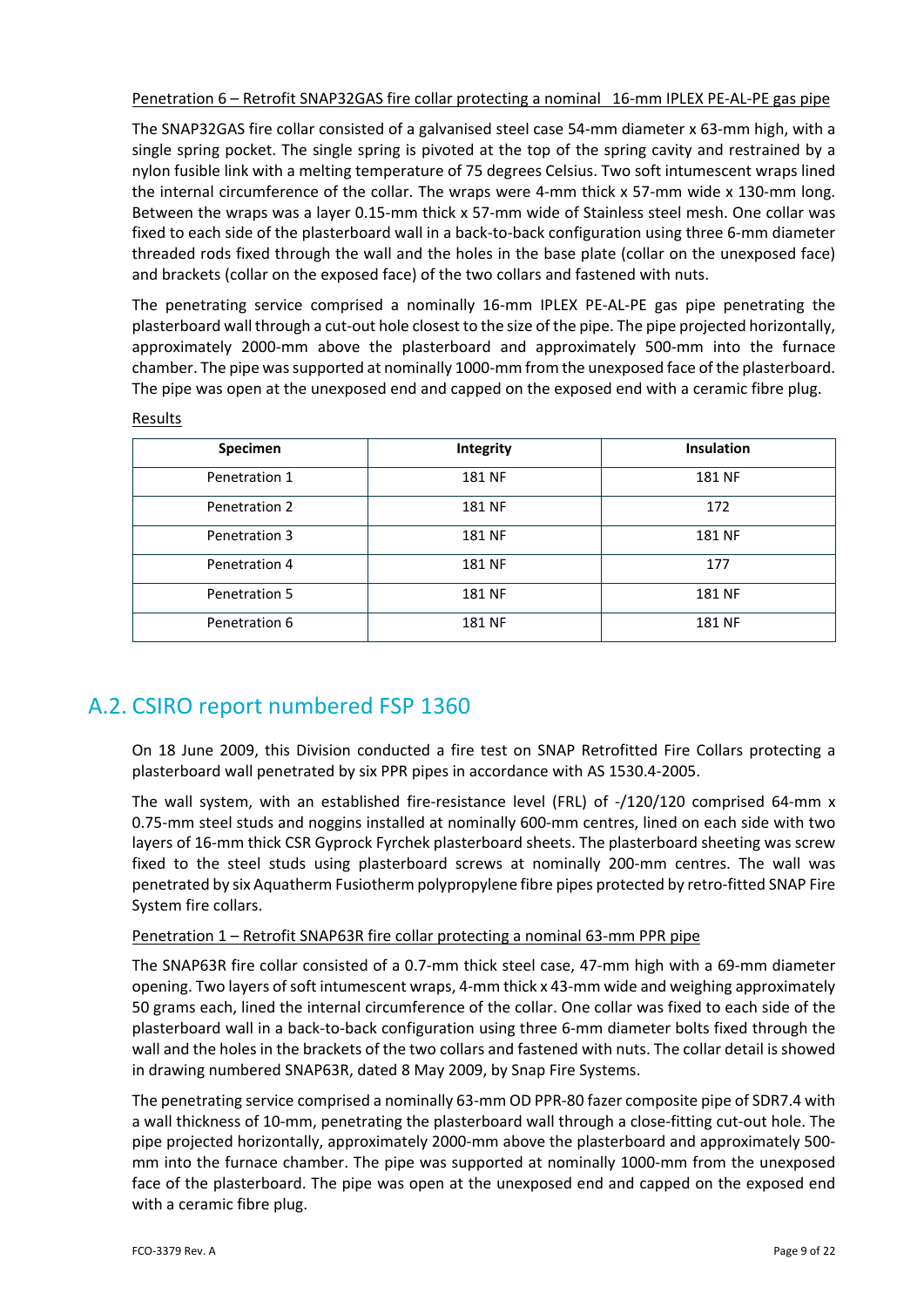#### Penetration 2 – Retrofit SNAP32R fire collar protecting a nominal 20‐mm PPR pipe

The SNAP32R fire collar consisted of a 0.7‐mm thick steel case, 32‐mm high with a 35‐mm diameter opening. Two layers ofsoft intumescent wraps, 4‐mm thick x 26‐mm wide and weighing approximately 23 grams each, lined the internal circumference of the collar. One collar was fixed to each side of the plasterboard wall in a back‐to‐back configuration using three 6‐mm diameter bolts fixed through the wall and the holes in the brackets of the two collars and fastened with nuts. The collar detail is showed in drawing numbered SNAP32R, dated 8 May 2009, by Snap Fire Systems.

The penetrating service comprised a nominally 20‐mm PPR‐80 Fazer composite pipe of SDR7.4 with a wall thickness of 4-mm, penetrating the plasterboard wall through a close-fitting cut-out hole. The pipe projected horizontally, approximately 2000‐mm above the plasterboard and approximately 500‐mm into the furnace chamber. The pipe was supported at nominally 1000‐mm from the unexposed face of the plasterboard. The pipe was open at the unexposed end and capped on the exposed end with a ceramic fibre plug.

#### Penetration 3 – Retrofit SNAP63R fire collar protecting a nominal 20‐mm PPR pipe

The SNAP63R fire collar consisted of a 0.7‐mm thick steel case, 47‐mm high with a 69‐mm diameter opening. Two layers ofsoft intumescent wraps, 4‐mm thick x 43‐mm wide and weighing approximately 50 grams each, lined the internal circumference of the collar. One collar was fixed to each side of the plasterboard wall in a back‐to‐back configuration using three 6‐mm diameter bolts fixed through the wall and the holes in the brackets of the two collars and fastened with nuts. The collar detail is showed in drawing numbered SNAP63R, dated 8 May 2009, by Snap Fire Systems.

The penetrating service comprised a nominally 20‐mm PPR‐80 Fazer composite pipe of SDR7.4 with a wall thickness of 4-mm, penetrating the plasterboard wall through a close-fitting cut-out hole. The pipe projected horizontally, approximately 2000‐mm above the plasterboard and approximately 500‐mm into the furnace chamber. The pipe was supported at nominally 1000‐mm from the unexposed face of the plasterboard. The pipe was open at the unexposed end and capped on the exposed end with a ceramic fibre plug.

#### Penetration 4 – Retrofit SNAP50R fire collar protecting a nominal 20‐mm PPR pipe

The SNAP50R fire collar consisted of a 0.7‐mm thick steel case, 47‐mm high with 58‐mm diameter opening. Two layers of soft intumescent wraps, 4‐mm thick x 43‐mm wide and weighed approx 45 grams each lined the internal circumference of the collar. One collar was fixed to each side of the plasterboard wall in a back‐to‐back configuration using three 6‐mm diameter bolts fixed through the wall and the holes in the brackets of the two collars and fastened with nuts. The collar detail is showed in drawing numbered SNAP50R, dated 8 May 2009, by Snap Fire Systems.

The penetrating service comprised a nominally 20‐mm PPR‐80 Fazer composite pipe of SDR7.4 with a wall thickness of 4-mm, penetrating the plasterboard wall through a close-fitting cut-out hole. The pipe projected horizontally, approximately 2000‐mm above the plasterboard and approximately 500‐mm into the furnace chamber. The pipe was supported at nominally 1000‐mm from the unexposed face of the plasterboard. The pipe was open at the unexposed end and capped on the exposed end with a ceramic fibre plug.

#### Penetration 5 – Retrofit SNAP32R fire collar protecting a nominal 32-mm PPR pipe

The SNAP32R fire collar consisted of a 0.7‐mm thick steel case, 32‐mm high with a 35‐mm diameter opening. Two layers of soft intumescent wraps, 4-mm thick x 26-mm wide and weighing approximately 23 grams each, lined the internal circumference of the collar. One collar was fixed to each side of the plasterboard wall in a back‐to‐back configuration using three 6‐mm diameter bolts fixed through the wall and the holes in the brackets of the two collars and fastened with nuts. The collar detail is showed in drawing numbered SNAP32R, dated 8 May 2009, by Snap Fire Systems.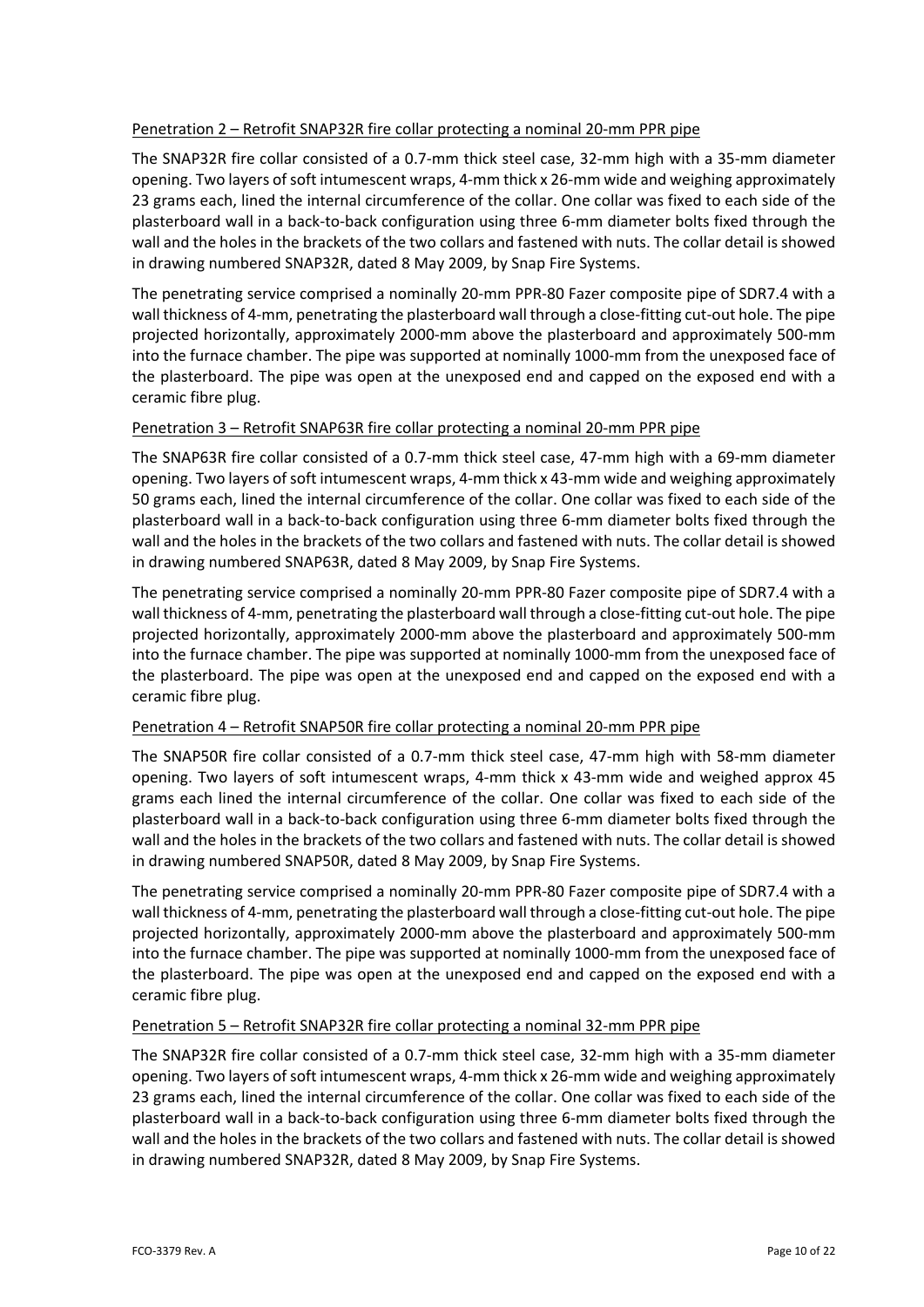The penetrating service comprised a nominally 32‐mm PPR‐80 Fazer composite pipe of SDR7.4 with a wall thickness of 5-mm, penetrating the plasterboard wall through a close-fitting cut-out hole. The pipe projected horizontally, approximately 2000‐mm above the plasterboard and approximately 500‐mm into the furnace chamber. The pipe was supported at nominally 1000‐mm from the unexposed face of the plasterboard. The pipe was open at the unexposed end and capped on the exposed end with a ceramic fibre plug.

### Penetration 6 – Retrofit SNAP50R fire collar protecting a nominal 50‐mm PPR pipe

The SNAP50R fire collar consisted of a 0.7‐mm thick steel case, 47‐mm high with 58‐mm diameter opening. Two layers of soft intumescent wraps, 4‐mm thick x 43‐mm wide and weighed approx 45 grams each lined the internal circumference of the collar. One collar was fixed to each side of the plasterboard wall in a back‐to‐back configuration using three 6‐mm diameter bolts fixed through the wall and the holes in the brackets of the two collars and fastened with nuts. The collar detail is showed in drawing numbered SNAP50R, dated 8 May 2009, by Snap Fire Systems.

The penetrating service comprised a nominally 50‐mm PPR‐80 Fazer composite pipe of SDR7.4 with a wall thickness of 8-mm, penetrating the plasterboard wall through a close-fitting cut-out hole. The pipe projected horizontally, approximately 2000‐mm above the plasterboard and approximately 500‐mm into the furnace chamber. The pipe was supported at nominally 1000‐mm from the unexposed face of the plasterboard. The pipe was open at the unexposed end and capped on the exposed end with a ceramic fibre plug.

| Specimen      | Integrity | <b>Insulation</b> |
|---------------|-----------|-------------------|
| Penetration 1 | 181 NF    | 181 NF            |
| Penetration 2 | 181 NF    | 181 NF            |
| Penetration 3 | 181 NF    | 181 NF            |
| Penetration 4 | 181 NF    | 181 NF            |
| Penetration 5 | 181 NF    | 181 NF            |
| Penetration 6 | 181 NF    | 181 NF            |

#### Results

### A.3. CSIRO report numbered FSP 1366

On 11 August 2009, this Division conducted a fire test on SNAP Retrofitted Fire Collars protecting a plasterboard wall penetrated by six PE pipes in accordance with AS 1530.4‐2005.

The wall system, with an established fire‐resistance level (FRL) of ‐/120/120 comprised 64‐mm x 0.75‐ mm steel studs and noggins installed at nominally 600‐mm centres, lined on each side with two layers of 16‐mm thick CSR Gyprock Fyrchek plasterboard sheets. The plasterboard sheeting was screw fixed to the steel studs using plasterboard screws at nominally 200‐mm centres. The wall was penetrated by six Aquatherm Fusiotherm polypropylene fibre pipes protected by retro-fitted SNAP Fire System fire collars.

#### Penetration 1 – Retrofit SNAP63R fire collar protecting a nominal 63‐mm PE pipe

The SNAP63R fire collar consisted of a 0.7‐mm thick steel case, 47‐mm high with a 69‐mm diameter opening. Two layers of soft intumescent wrap, 4‐mm thick x 43‐mm wide and weighing approximately 50 grams each, lined the internal circumference of the collar. One collar was fixed to each side of the plasterboard wall in a back‐to‐back configuration using three 6‐mm diameter bolts fixed through the wall and the holes in the brackets of the two collars and fastened with nuts. The collar detail is shown in drawing numbered SNAP63R, dated 8 May 2009, by Snap Fire Systems.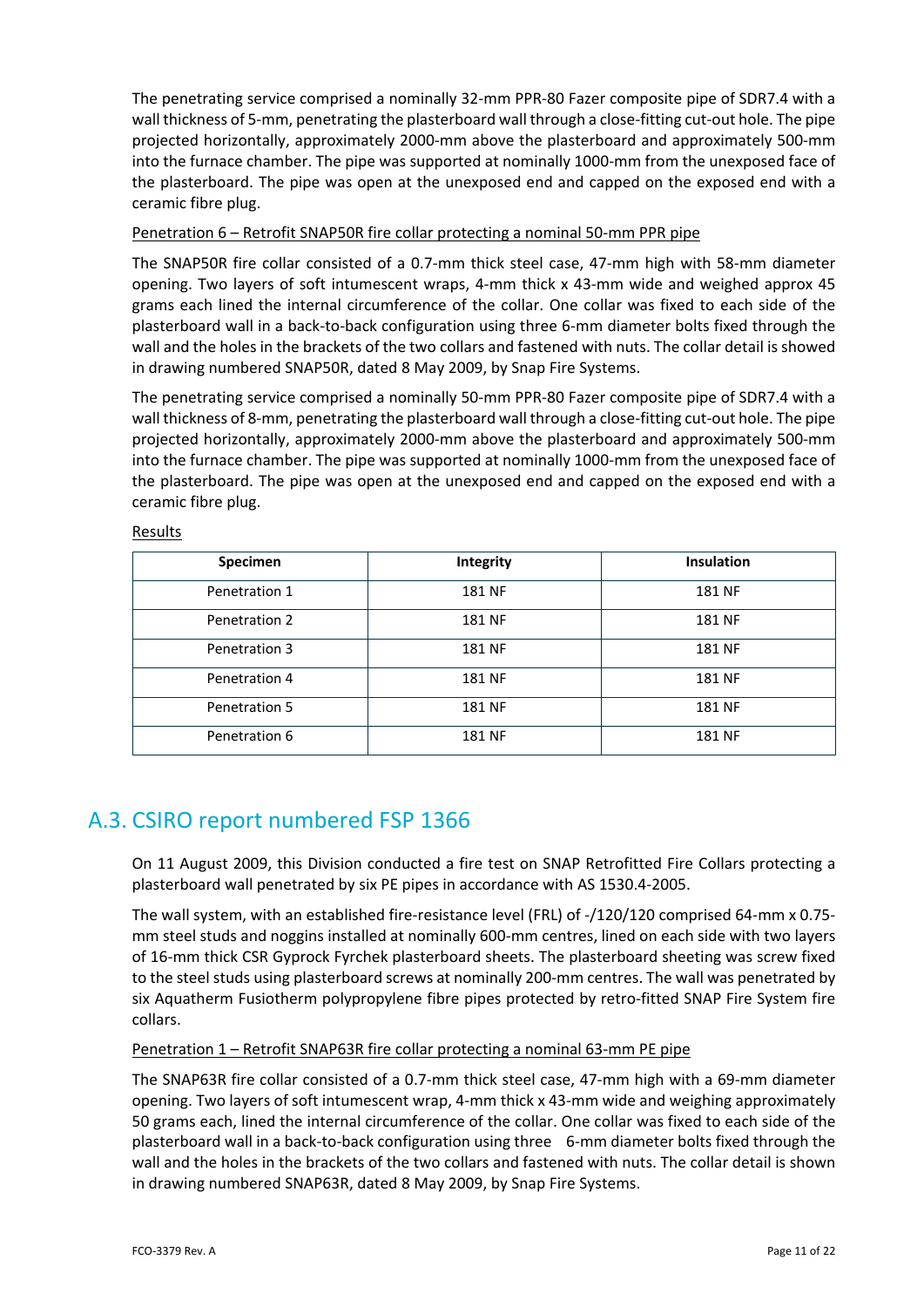The penetrating service comprised a nominally 63‐mm OD PE pipe of SDR7.4 with a wall thickness of 10‐mm, penetrating the plasterboard wall through a close‐fitting cut‐out hole. The pipe projected horizontally, approximately 2000‐mm above the plasterboard and approximately 500‐mm into the furnace chamber. The pipe was supported at nominally 1000‐mm from the unexposed face of the plasterboard. The pipe was open at the unexposed end and capped on the exposed end with a ceramic fibre plug.

#### Penetration 2 – Retrofit SNAP32R fire collar protecting a nominal 20‐mm PE pipe

The SNAP32R fire collar consisted of a 0.7‐mm thick steel case, 32‐mm high with a 35‐mm diameter opening. Two layers of soft intumescent wrap, 4‐mm thick x 26‐mm wide and weighing approximately 23 grams each, lined the internal circumference of the collar. One collar was fixed to each side of the plasterboard wall in a back‐to‐back configuration using three 6‐mm diameter bolts fixed through the wall and the holes in the brackets of the two collars and fastened with nuts. The collar detail is shown in drawing numbered SNAP32R, dated 8 May 2009, by Snap Fire Systems.

The penetrating service comprised a nominally 20‐mm OD PE pipe of SDR7.4 with a wall thickness of 4-mm, penetrating the plasterboard wall through a close-fitting cut-out hole. The pipe projected horizontally, approximately 2000‐mm above the plasterboard and approximately

500-mm into the furnace chamber. The pipe was supported at nominally 1000-mm from the unexposed face of the plasterboard. The pipe was open at the unexposed end and capped on the exposed end with a ceramic fibre plug.

### Penetration 3 – Retrofit SNAP63R fire collar protecting a nominal 20‐mm PE pipe

The SNAP63R fire collar consisted of a 0.7‐mm thick steel case, 47‐mm high with a 69‐mm diameter opening. Two layers of soft intumescent wrap, 4‐mm thick x 43‐mm wide and weighing approximately 69 grams each, lined the internal circumference of the collar. One collar was fixed to each side of the plasterboard wall in a back‐to‐back configuration using three 6‐mm diameter bolts fixed through the wall and the holes in the brackets of the two collars and fastened with nuts. The collar detail is shown in drawing numbered SNAP63R, dated 8 May 2009, by Snap Fire Systems.

The penetrating service comprised a nominally 20-mm OD PE pipe of SDR7.4 with a wall thickness of 4‐mm, penetrating the plasterboard wall through a close‐fitting cut‐out hole. The pipe projected horizontally, approximately 2000-mm above the plasterboard and approximately 500-mm into the furnace chamber. The pipe was supported at nominally 1000-mm from the unexposed face of the plasterboard. The pipe was open at the unexposed end and capped on the exposed end with a ceramic fibre plug.

#### Penetration 4 – Retrofit SNAP50R fire collar protecting a nominal 20‐mm PE pipe

The SNAP50R fire collar consisted of a 0.7‐mm thick steel case, 47‐mm high with 58‐mm diameter opening. Two layers ofsoft intumescent wrap, 4‐mm thick x 43‐mm wide and weighed approx 45 grams each lined the internal circumference of the collar. One collar wasfixed to each side of the plasterboard wall in a back-to-back configuration using three 6-mm diameter bolts fixed through the wall and the holes in the brackets of the two collars and fastened with nuts. The collar detail is shown in drawing numbered SNAP50R, dated 8 May 2009, by Snap Fire Systems.

The penetrating service comprised a nominally 20-mm OD PE pipe of SDR7.4 with a wall thickness of 4-mm, penetrating the plasterboard wall through a close-fitting cut-out hole. The pipe projected horizontally, approximately 2000‐mm above the plasterboard and approximately 500‐mm into the furnace chamber. The pipe was supported at nominally 1000‐mm from the unexposed face of the plasterboard. The pipe was open at the unexposed end and capped on the exposed end with a ceramic fibre plug.

#### Penetration 5 – Retrofit SNAP32R fire collar protecting a nominal 32‐mm PE pipe

The SNAP32R fire collar consisted of a 0.7‐mm thick steel case, 32‐mm high with a 35‐mm diameter opening. Two layers of soft intumescent wrap, 4‐mm thick x 26‐mm wide and weighing approximately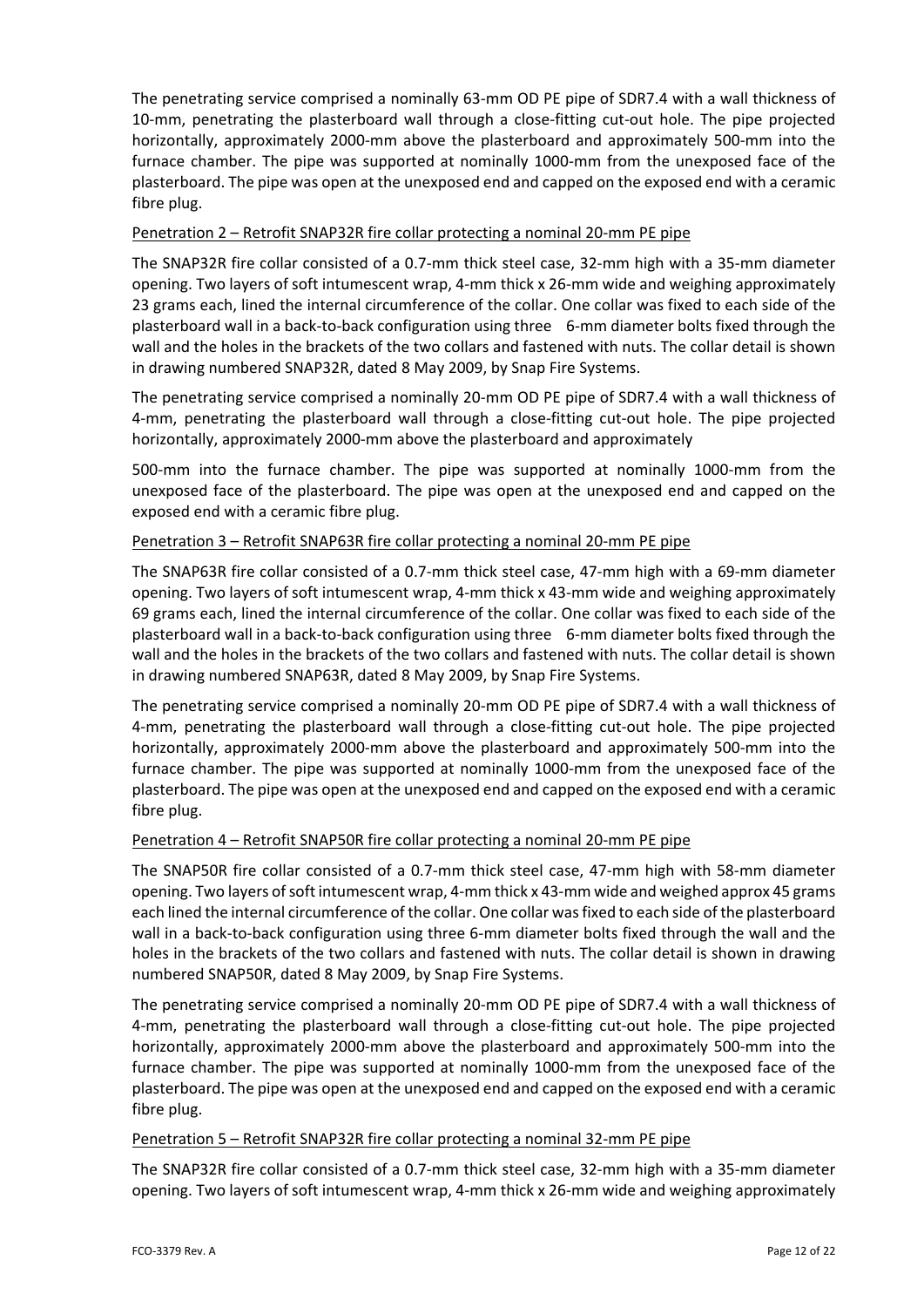23 grams each, lined the internal circumference of the collar. One collar was fixed to each side of the plasterboard wall in a back‐to‐back configuration using three 6‐mm diameter bolts fixed through the wall and the holes in the brackets of the two collars and fastened with nuts. The collar detail is shown in drawing numbered SNAP32R, dated 8 May 2009, by Snap Fire Systems.

The penetrating service comprised a nominally 32‐mm OD PE pipe of SDR7.4 with a wall thickness of 5-mm, penetrating the plasterboard wall through a close-fitting cut-out hole. The pipe projected horizontally, approximately 2000-mm above the plasterboard and approximately 500-mm into the furnace chamber. The pipe was supported at nominally 1000-mm from the unexposed face of the plasterboard. The pipe was open at the unexposed end and capped on the exposed end with a ceramic fibre plug.

#### Penetration 6 – Retrofit SNAP50R fire collar protecting a nominal 50‐mm PE pipe

The SNAP50R fire collar consisted of a 0.7‐mm thick steel case, 47‐mm high with 58‐mm diameter opening. Two layers ofsoft intumescent wrap, 4‐mm thick x 43‐mm wide and weighed approx 45 grams each lined the internal circumference of the collar. One collar was fixed to each side of the plasterboard wall in a back-to-back configuration using three 6-mm diameter bolts fixed through the wall and the holes in the brackets of the two collars and fastened with nuts. The collar detail is shown in drawing numbered SNAP50R, dated 8 May 2009, by Snap Fire Systems.

The penetrating service comprised a nominally 50‐mm OD PE pipe of SDR7.4 with a wall thickness of 8-mm, penetrating the plasterboard wall through a close-fitting cut-out hole. The pipe projected horizontally, approximately 2000‐mm above the plasterboard and approximately 500‐mm into the furnace chamber. The pipe was supported at nominally 1000-mm from the unexposed face of the plasterboard. The pipe was open at the unexposed end and capped on the exposed end with a ceramic fibre plug.

| Specimen      | Integrity     | Insulation |
|---------------|---------------|------------|
| Penetration 1 | <b>181 NF</b> | 181 NF     |
| Penetration 2 | <b>181 NF</b> | 181 NF     |
| Penetration 3 | <b>181 NF</b> | 181 NF     |
| Penetration 4 | <b>181 NF</b> | 181 NF     |
| Penetration 5 | 181 NF        | 181 NF     |
| Penetration 6 | <b>181 NF</b> | 181 NF     |

#### Results

### A.4. CSIRO report numbered FSP 1716

On 7 September 2015, this Division conducted a pilot‐scale fire‐resistance test on Snap Cast‐in Fire Collars protecting a plasterboard wall penetrated by one (1) HDPE pipe, one (1) PVC pipe, two (2) Raupiano Pipes and one (1) Pex‐a Pipes in accordance with AS 1530.4‐2005.

The wall system was constructed in accordance with Boral Firestop system with an established fire resistance level (FRL) of ‐/120/120. Construction comprised 64‐mm x 0.35‐mm steel studs and noggins installed at nominally 600‐mm centres, lined on each side with two layers of 16‐mm thick Firestop sheets. The plasterboard sheeting was screw fixed to the steel studs using plasterboard screws at nominally 200‐mm centres. The plasterboard wall thickness was 128‐mm from exposed face to unexposed face. The wall was penetrated by five (5) stack pipes protected by retro‐fitted Snap Fire Systems fire collars.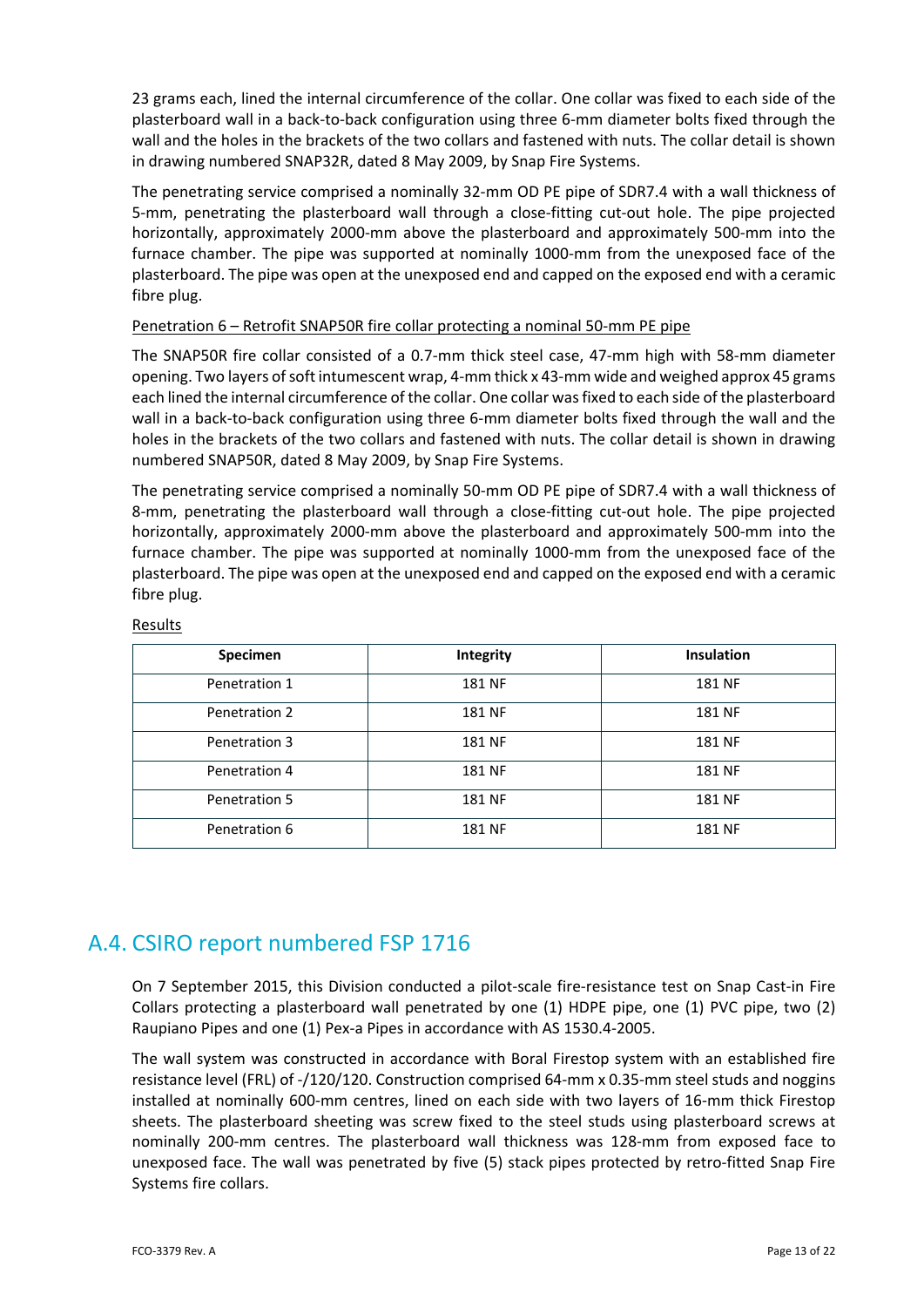### Penetration # 1 – HP150 R retrofitted fire collar protecting a 160-mm High-Density Polyethylene (HDPE) pipe

The SNAP retrofitted HP150 R collar comprised a 0.95‐mm steel casing with a 175 mm inner diameter and a 326-mm diameter base flange. The 117-mm high collar casing incorporated a strip of 570 mm x 112 mm x 8‐mm thick Intumesh intumescent material. The closing mechanism comprised four 304 stainless steel springs, with nylon fuse links, and a 596 mm x 112‐mm stainless steel mesh as shown in drawing numbered HP 150 R ‐T dated 3 November 2014, by Snap Fire Systems Pty Ltd.

The penetrating service comprised a 160-mm nominal diameter HDPE pipe, with a wall thickness of 6.7‐mm, fitted through the collar's sleeve and penetrating the plasterboard wall through a 165 mm diameter cut-out hole as shown in drawing titled "Test Wall W-15-E Penetration # 1 – 160-mm HDPE Pipe – HP150R Retrofit Collar", dated 2 October 2015, by Snap Fire Systems Pty Ltd. The pipe projected horizontally, approximately 2000‐mm away from the unexposed face of the plasterboard wall and approximately 500‐mm into the furnace chamber. The pipe was supported at nominally 500‐mm from the unexposed face of the plasterboard wall by two support clamp brackets spaced apart at nominally 1000‐mm. The pipe was open at the unexposed end and capped on the exposed end with a ceramic fibre (Kaowool) plug.

### Penetration # 2 – 32R retrofitted fire collar protecting a 32‐mm Pex‐a Pipe

The SNAP Retrofit 32R fire collar comprised a 0.75‐mm steel casing with a 40 mm inner diameter and a 106‐mm diameter base flange. The 32‐mm high collar casing incorporated a closing mechanism that was comprised of two soft Intumesh intumescent strips lined within the internal circumference of the collar. The inner and outer strips were 4‐mm thick x 26‐mm wide x 135‐mm long, and 4‐mm thick x 26‐ mm wide x 154‐mm long, respectively. Between the strips was a layer of 304 stainless steel mesh 135 mm long x 25‐mm wide with wire mesh diameter of 0.15‐mm, as shown in drawing numbered 32R‐T dated 12 February 2015, by Snap Fire Systems Pty Ltd. One collar was fixed to each side of the plasterboard wall in a back‐to‐back configuration using three hollow wall anchors.

The penetrating service comprised a 32‐mm nominal diameter Pex‐a Pipe, with a wall thickness of 4.9‐ mm, fitted through the collar's sleeve and penetrating the plasterboard wall through a 35 mm diameter cut-out hole as shown in drawing titled "Test Wall W-15-E Penetration # 2 - 32-mm Pex-A Pipe – 32R Retrofit Collar", dated 2 October 2015, by Snap Fire Systems Pty Ltd. The pipe projected horizontally, approximately 2000‐mm away from the unexposed face of the plasterboard wall and approximately 500‐mm into the furnace chamber. The pipe was supported at nominally 500‐mm from the unexposed face of the plasterboard wall by two support clamp brackets spaced apart at nominally 1000‐mm. The pipe was open at the unexposed end and capped on the exposed end with a ceramic fibre (Kaowool) plug.

#### Penetration # 3 – 110R retrofitted fire collar protecting a 110 mm diameter Raupiano pipe

The SNAP 110R retrofitted fire collar comprised a 0.75‐mm steel casing with a 127‐mm inner diameter and a 214‐mm diameter base flange. The 62‐mm high collar casing incorporated three layers of 403‐ mm x 58‐mm wide x 2.5‐mm thick Intumesh intumescent material. Between the intumescent layers, 58-mm wide stainless steel mesh was installed as shown in drawing numbered 110R-T, dated 4 November 2014, by Snap Fire Systems Pty Ltd. One collar was fixed to each side of the plasterboard wall in a back-to-back configuration using two hollow wall anchors.

The penetrating service comprised a 110‐mm nominal diameter Raupiano Pipe, with a wall thickness of 3.2‐mm, fitted through the collar's sleeve and penetrating the plasterboard wall through a 113 mm diameter cut-out hole as shown in drawing titled "Test Wall W-15-E Penetration # 3 - 110-mm Raupiano Pipe – 110R Retrofit Collar", dated 2 October 2015, by Snap Fire Systems Pty Ltd. The pipe projected horizontally, approximately 2000‐mm away from the unexposed face of the plasterboard wall and approximately 500-mm into the furnace chamber. The pipe was supported at nominally 500mm from the unexposed face of the plasterboard wall by two support clamp brackets spaced apart at nominally 1000‐mm. The pipe was open at the unexposed end and capped on the exposed end with a ceramic fibre (Kaowool) plug.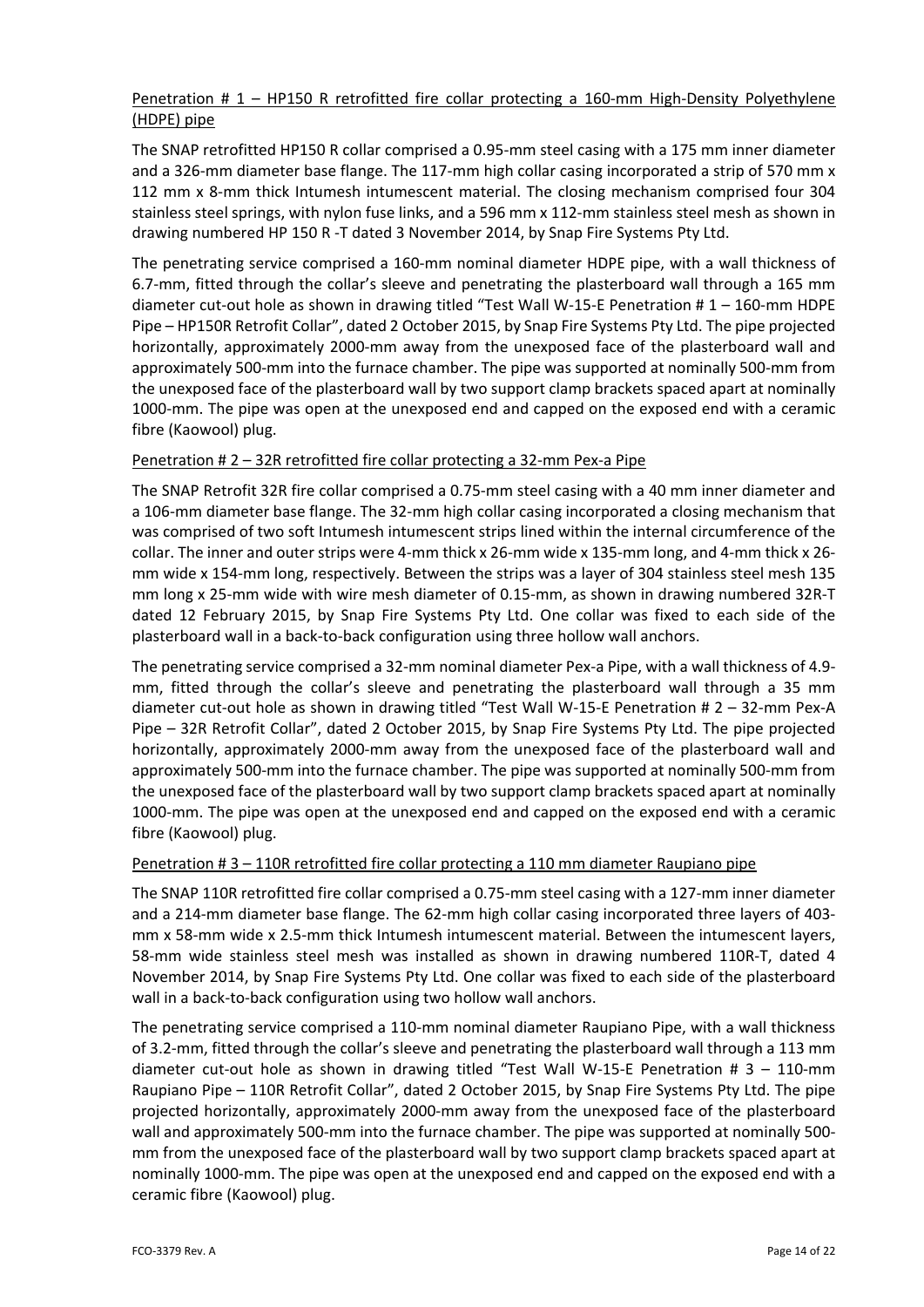#### Penetration # 4 – 50R retrofitted fire collar protecting a 40‐mm diameter Raupiano pipe

The SNAP Retrofit 50R fire collar comprised a 0.75‐mm steel casing with a 62 mm inner diameter and a 149‐mm diameter base flange. The 47‐mm high collar casing incorporated a closing mechanism that was comprised of two soft Intumesh intumescent strips lined within the internal circumference of the collar. The inner and outer strips were 4‐mm thick x 43‐mm wide x 200‐mm long, and 4‐mm thick x 43‐ mm wide x 220‐mm long, respectively. Between the strips was a layer of 304 stainless steel mesh 210 mm long x 42‐mm wide with wire mesh diameter of 0.15‐mm, as shown in drawing numbered 50R‐T dated 4 November 2013, by Snap Fire Systems Pty Ltd. One collar was fixed to each side of the plasterboard wall in a back‐to‐back configuration using three hollow wall anchors.

The penetrating service comprised a 40‐mm nominal diameter Raupiano Pipe, with a wall thickness of 2‐mm, fitted through the collar's sleeve and penetrating the plasterboard wall through a 43 mm diameter cut‐out hole asshown in drawing titled "Test Wall W‐15‐E Penetration # 4 – 40‐mm Raupiano Pipe – 50R Retrofit Collar", dated 2 October 2015, by Snap Fire Systems Pty Ltd. The pipe projected horizontally, approximately 2000‐mm away from the unexposed face of the plasterboard wall and approximately 500‐mm into the furnace chamber. The pipe was supported at nominally 500‐mm from the unexposed face of the plasterboard wall by two support clamp brackets spaced apart at nominally 1000‐mm. The pipe was open at the unexposed end and capped on the exposed end with a ceramic fibre (Kaowool) plug.

#### Penetration # 5 – HP150 R retrofitted fire collar protecting a 160-mm Polyvinyl Chloride (PVC) pipe

The SNAP retrofitted HP150 R collar comprised a 0.95‐mm steel casing with a 175 mm inner diameter and a 326-mm diameter base flange. The 117-mm high collar casing incorporated a strip of 570 mm x 112 mm x 8-mm thick Intumesh intumescent material. The closing mechanism comprised four stainless steel springs, with nylon fuse links, and a 596 mm x 112-mm 304 stainless steel mesh as shown in drawing numbered HP 150 R ‐T dated 3 November 2014, by Snap Fire Systems Pty Ltd.

The penetrating service comprised a 160‐mm nominal diameter PVC‐SC Pipe, with a wall thickness of 4.05-mm, fitted through the collar's sleeve and penetrating the plasterboard wall through a 165 mm diameter cut-out hole as shown in drawing titled "Test Wall W-15-E Penetration # 5 - 160-mm PVC-SC Pipe – HP150R Retrofit Collar", dated 2 October 2015, by Snap Fire Systems Pty Ltd. The pipe projected horizontally, approximately 2000‐mm away from the unexposed face of the plasterboard wall and approximately 500‐mm into the furnace chamber. The pipe was supported at nominally 500‐mm from the unexposed face of the plasterboard wall by two support clamp brackets spaced apart at nominally 1000‐mm. The pipe was open at the unexposed end and capped on the exposed end with a ceramic fibre (Kaowool) plug.

| Specimen      | Integrity | Insulation |
|---------------|-----------|------------|
| Penetration 1 | 166       | 163        |
| Penetration 2 | 181 NF    | 181 NF     |
| Penetration 3 | 181 NF    | 181 NF     |
| Penetration 4 | 181 NF    | 181 NF     |
| Penetration 5 | 138       | 123        |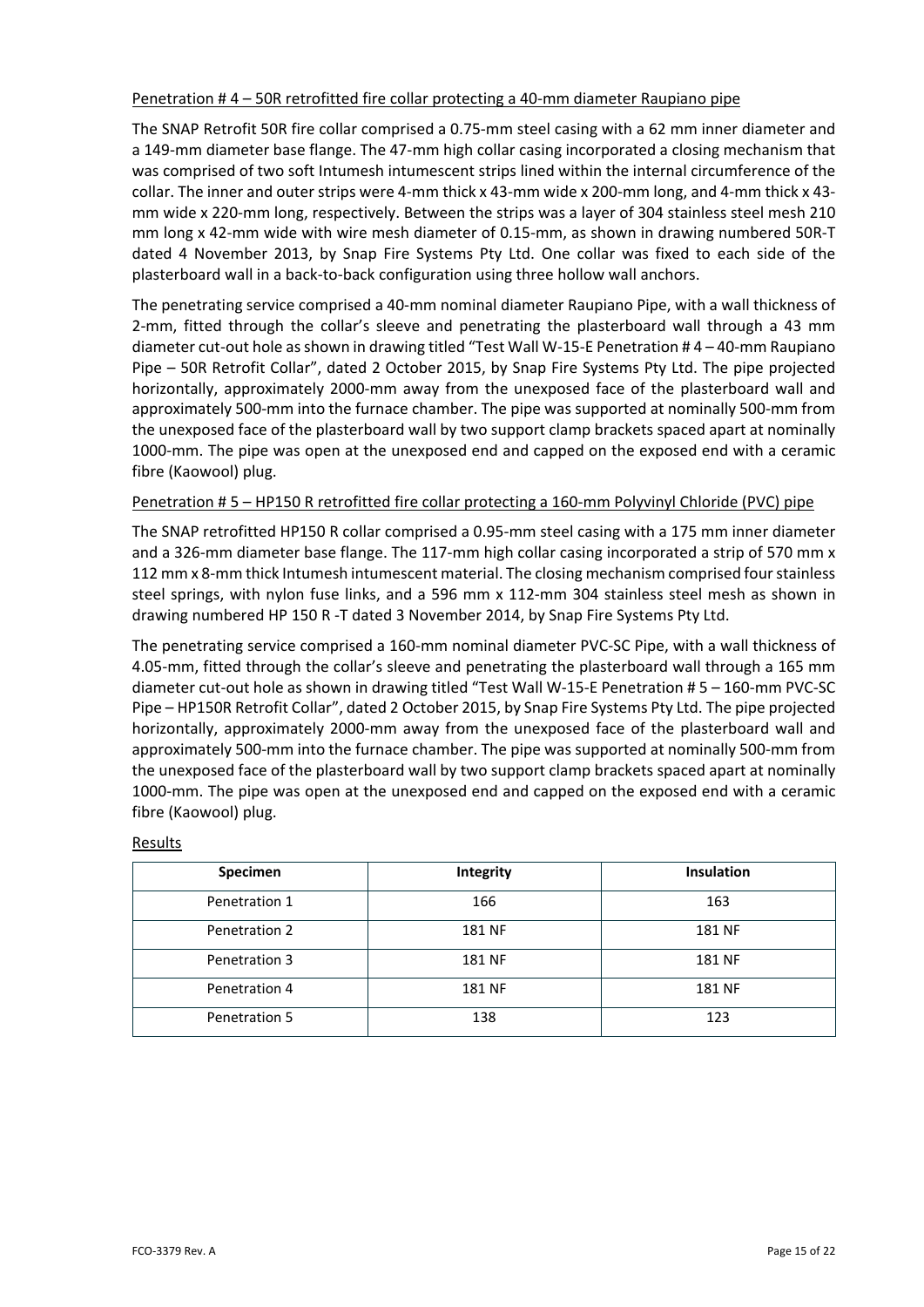### A.5. CSIRO report numbered FSP 1723

On 2 September 2015, this Division conducted a pilot‐scale fire‐resistance test on Snap Cast‐in Fire Collars protecting a plasterboard wall penetrated by four (4) PEX‐a, four (4) PEX‐b and one (1) PVC pipe in accordance with AS 1530.4‐2005.

The wall system was constructed in accordance with Boral Firestop system with an established fire resistance level (FRL) of ‐/60/60. Construction comprised 64‐mm x 0.55‐mm steel studs and noggins installed at nominally 600‐mm centres, lined on each side with one layer of 16‐mm thick Boral Firestop sheets. The plasterboard sheeting was screw fixed to the steel studs using plasterboard screws at nominally 200‐mm centres. The plasterboard wall thickness was 96‐mm from exposed face to unexposed face. The wall was penetrated by nine (9) stack pipes protected by a retro‐fitted Snap Fire Systems fire collar. For the purpose of the test, the specimens were referenced as Penetrations # 1, 2, 3, 4, 5, 6, 7, 8 and 9.

#### Penetration # 1 – 32R retrofitted fire collar protecting a 16‐mm PEX‐a Pipe

The SNAP Retrofit 32R fire collar comprised a 0.75‐mm steel casing with a 40‐mm inner diameter and a 106‐mm diameter base flange. The 32‐mm high collar casing incorporated a closing mechanism that was comprised of two soft Intumesh intumescent wraps lined within the internal circumference of the collar. The inner and outer strips were 4‐mm thick x 26‐mm wide x 135‐mm long, and 4‐mm thick x 26‐ mm wide x 154‐mm long, respectively. Between the strips was a layer of 304 stainless steel mesh 135 mm long x 25‐mm wide with wire mesh diameter of 0.15‐mm, as shown in drawing numbered 32R‐T dated 2 July 2014, by Snap Fire Systems Pty Ltd. One collar was fixed to each side of the plasterboard wall in a back-to-back configuration using three hollow wall anchors.

The penetrating service comprised a 16‐mm nominal diameter PEX‐a Pipe, with a wall thickness of 2.7‐ mm, fitted through the collar's sleeve and penetrating the plasterboard wall through a 19‐mm diameter cut‐out hole as shown in drawing titled "Test Wall W‐15‐H Penetration # 1 – 16‐mm PEX‐A Pipe – 32R Retrofit Collar", dated 21 October 2015, by Snap Fire Systems Pty Ltd. The pipe projected horizontally, approximately 2000‐mm away from the unexposed face of the plasterboard wall and approximately 500‐mm into the furnace chamber. The pipe was supported at nominally 500‐mm from the unexposed face of the plasterboard wall by two support clamp brackets spaced apart at nominally 1000-mm. The pipe was open at the unexposed end and capped on the exposed end with a ceramic fibre (Kaowool) plug.

#### Penetration # 2 – 32R retrofitted fire collar protecting a 16‐mm PEX‐b Pipe

The SNAP Retrofit 32R fire collar comprised a 0.75‐mm steel casing with a 40‐mm inner diameter and a 106‐mm diameter base flange. The 32‐mm high collar casing incorporated a closing mechanism that was comprised of two soft Intumesh intumescent strips lined within the internal circumference of the collar. The inner and outer strips were 4‐mm thick x 26‐mm wide x 135‐mm long, and 4‐mm thick x 26‐ mm wide x 154‐mm long, respectively. Between the strips was a layer of 304 stainless steel mesh 135 mm long x 25‐mm wide with wire mesh diameter of 0.15‐mm, as shown in drawing numbered 32R‐T dated 2 July 2014, by Snap Fire Systems Pty Ltd. One collar was fixed to each side of the plasterboard wall in a back-to-back configuration using three hollow wall anchors.

The penetrating service comprised a 16‐mm nominal diameter PEX‐b Pipe, with a wall thickness of 2.3‐ mm, fitted through the collar's sleeve and penetrating the plasterboard wall through a 19‐mm diameter cut-out hole as shown in drawing titled "Test Wall W-15-H Penetration # 2 – 16-mm PEXb Pipe – 32R Retrofit Collar", dated 21 October 2015, by Snap Fire Systems Pty Ltd. The pipe projected horizontally, approximately 2000‐mm away from the unexposed face of the plasterboard wall and approximately 500‐mm into the furnace chamber. The pipe was supported at nominally 500‐mm from the unexposed face of the plasterboard wall by two support clamp brackets spaced apart at nominally 1000‐mm. The pipe was open at the unexposed end and capped on the exposed end with a ceramic fibre (Kaowool) plug.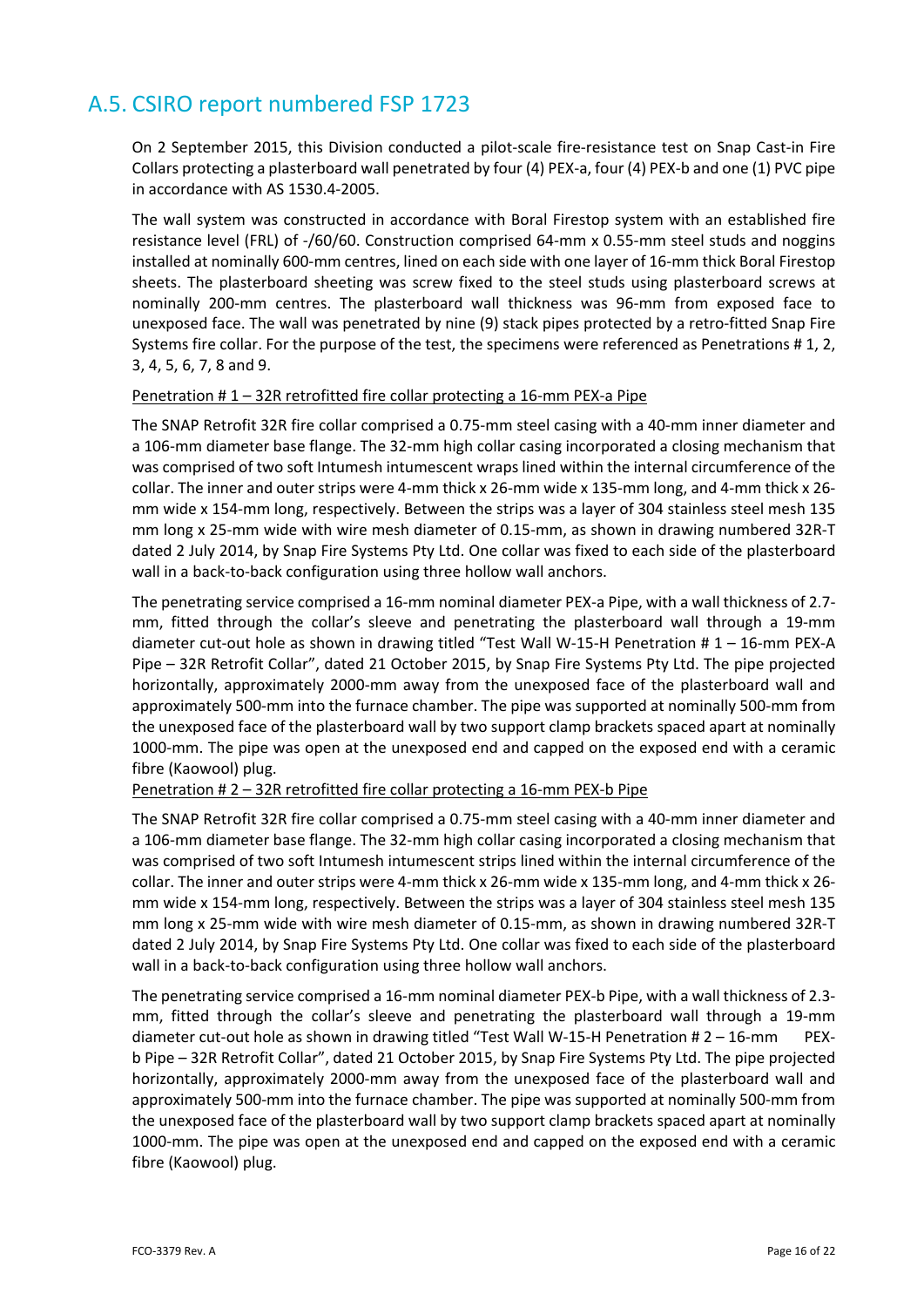#### Penetration # 3 – 32R retrofitted fire collar protecting a 20‐mm PEX‐a Pipe

The SNAP Retrofit 32R fire collar comprised a 0.75‐mm steel casing with a 40‐mm inner diameter and a 106‐mm diameter base flange. The 32‐mm high collar casing incorporated a closing mechanism that was comprised of two soft Intumesh intumescent strips lined within the internal circumference of the collar. The inner and outer strips were 4‐mm thick x 26‐mm wide x 135‐mm long, and 4‐mm thick x 26‐ mm wide x 154‐mm long, respectively. Between the strips was a layer of 304 stainless steel mesh 135 mm long x 25‐mm wide with wire mesh diameter of 0.15‐mm, as shown in drawing numbered 32R‐T dated 2 July 2014, by Snap Fire Systems Pty Ltd. One collar was fixed to each side of the plasterboard wall in a back-to-back configuration using three hollow wall anchors.

The penetrating service comprised a 20-mm nominal diameter PEX-a Pipe, with a wall thickness of 3.5– mm, fitted through the collar's sleeve and penetrating the plasterboard wall through a 23‐mm diameter cut‐out hole as shown in drawing titled "Test Wall W‐15‐H Penetration # 3 – 20‐mm PEX‐a Pipe – 32R Retrofit Collar", dated 21 October 2015, by Snap Fire Systems Pty Ltd. The pipe projected horizontally, approximately 2000‐mm away from the unexposed face of the plasterboard wall and approximately 500‐mm into the furnace chamber. The pipe was supported at nominally 500‐mm from the unexposed face of the plasterboard wall by two support clamp brackets spaced apart at nominally 1000‐mm. The pipe was open at the unexposed end and capped on the exposed end with a ceramic fibre (Kaowool) plug.

### Penetration # 4 – 32R retrofitted fire collar protecting a 20‐mm PEX‐b Pipe

The SNAP Retrofit 32R fire collar comprised a 0.75‐mm steel casing with a 40‐mm inner diameter and a 106‐mm diameter base flange. The 32‐mm high collar casing incorporated a closing mechanism that was comprised of two soft Intumesh intumescent strips lined within the internal circumference of the collar. The inner and outer strips were 4‐mm thick x 26‐mm wide x 135‐mm long, and 4‐mm thick x 26‐ mm wide x 154‐mm long, respectively. Between the strips was a layer of 304 stainless steel mesh 135 mm long x 25‐mm wide with wire mesh diameter of 0.15‐mm, as shown in drawing numbered 32R‐T dated 2 July 2014, by Snap Fire Systems Pty Ltd. One collar was fixed to each side of the plasterboard wall in a back-to-back configuration using three hollow wall anchors.

The penetrating service comprised a 20‐mm nominal diameter PEX‐b Pipe, with a wall thickness of 2.35-mm, fitted through the collar's sleeve and penetrating the plasterboard wall through a 23-mm diameter cut-out hole as shown in drawing titled "Test Wall W-15-H Penetration # 4 – 20-mm PEXb Pipe – 32R Retrofit Collar", dated 21 October 2015, by Snap Fire Systems Pty Ltd. The pipe projected horizontally, approximately 2000‐mm away from the unexposed face of the plasterboard wall and approximately 500‐mm into the furnace chamber. The pipe was supported at nominally 500‐mm from the unexposed face of the plasterboard wall by two support clamp brackets spaced apart at nominally 1000‐mm. The pipe was open at the unexposed end and capped on the exposed end with a ceramic fibre (Kaowool) plug.

#### Penetration # 5 – 32R retrofitted fire collar protecting a 25‐mm PEX‐a Pipe

The SNAP Retrofit 32R fire collar comprised a 0.75‐mm steel casing with a 40‐mm inner diameter and a 106‐mm diameter base flange. The 32‐mm high collar casing incorporated a closing mechanism that was comprised of two soft Intumesh intumescent strips lined within the internal circumference of the collar. The inner and outer strips were 4‐mm thick x 26‐mm wide x 135‐mm long, and 4‐mm thick x 26‐ mm wide x 154‐mm long, respectively. Between the strips was a layer of 304 stainless steel mesh 135 mm long x 25‐mm wide with wire mesh diameter of 0.15‐mm, as shown in drawing numbered 32R‐T dated 2 July 2014, by Snap Fire Systems Pty Ltd. One collar was fixed to each side of the plasterboard wall in a back-to-back configuration using three hollow wall anchors.

The penetrating service comprised a 25-mm nominal diameter PEX-a Pipe, with a wall thickness of 4.3mm, fitted through the collar's sleeve and penetrating the plasterboard wall through a 28‐mm diameter cut‐out hole as shown in drawing titled "Test Wall W‐15‐H Penetration # 5 – 25‐mm PEX‐a Pipe – 32R Retrofit Collar", dated 21 October 2015, by Snap Fire Systems Pty Ltd. The pipe projected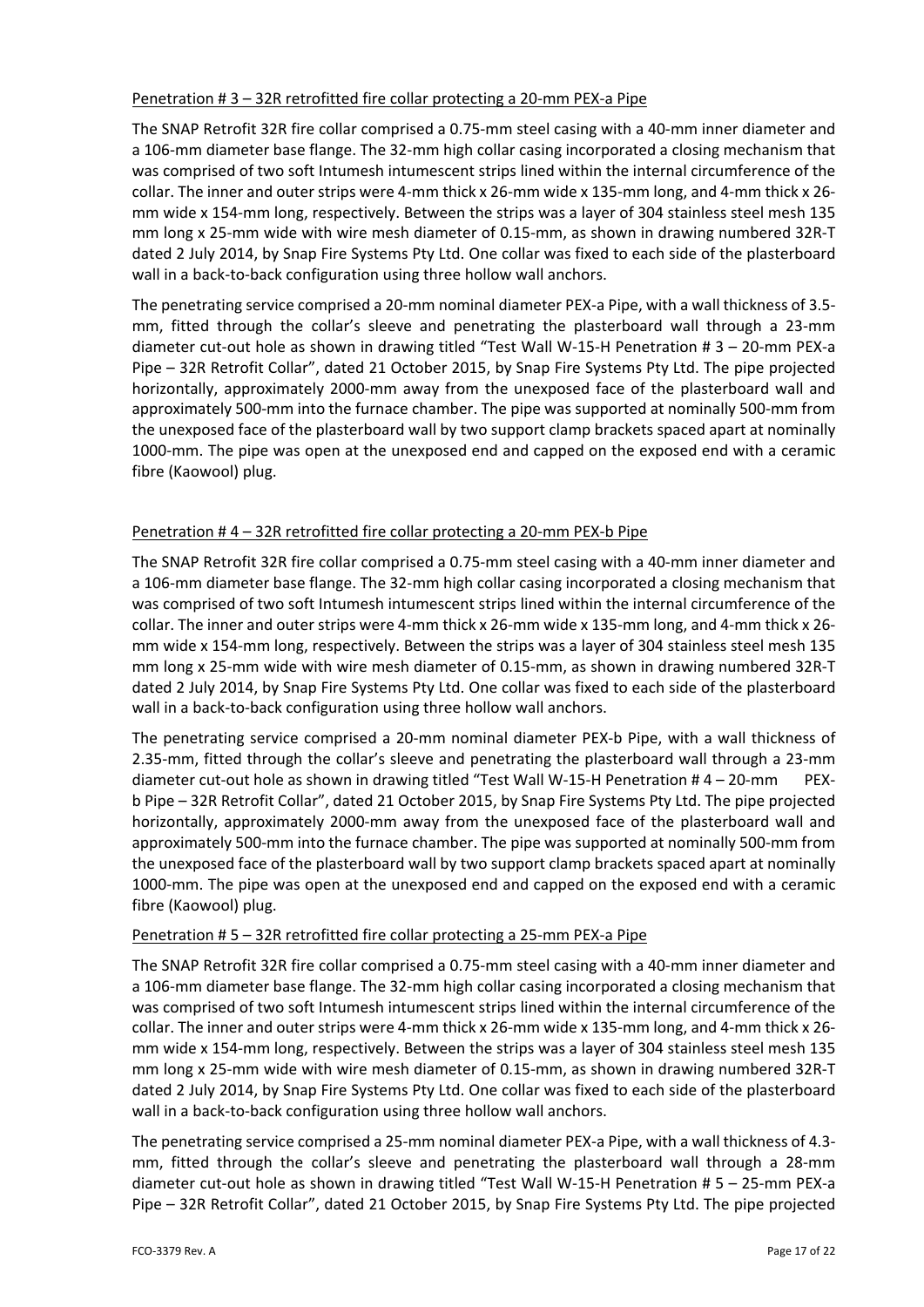horizontally, approximately 2000‐mm away from the unexposed face of the plasterboard wall and approximately 500‐mm into the furnace chamber. The pipe was supported at nominally 500‐mm from the unexposed face of the plasterboard wall by two support clamp brackets spaced apart at nominally 1000-mm. The pipe was open at the unexposed end and capped on the exposed end with a ceramic fibre (Kaowool) plug.

#### Penetration # 6 – 32R retrofitted fire collar protecting a 25‐mm PEX‐b Pipe

The SNAP Retrofit 32R fire collar comprised a 0.75‐mm steel casing with a 40‐mm inner diameter and a 106‐mm diameter base flange. The 32‐mm high collar casing incorporated a closing mechanism that was comprised of two soft Intumesh intumescent strips lined within the internal circumference of the collar. The inner and outer strips were 4‐mm thick x 26‐mm wide x 135‐mm long, and 4‐mm thick x 26‐ mm wide x 154‐mm long, respectively. Between the strips was a layer of 304 stainless steel mesh 135 mm long x 25-mm wide with wire mesh diameter of 0.15-mm, as shown in drawing numbered 32R-T dated 2 July 2014, by Snap Fire Systems Pty Ltd. One collar was fixed to each side of the plasterboard wall in a back-to-back configuration using three hollow wall anchors.

The penetrating service comprised a 25-mm nominal diameter PEX-b Pipe, with a wall thickness of 2.8mm, fitted through the collar's sleeve and penetrating the plasterboard wall through a 28‐mm diameter cut-out hole as shown in drawing titled "Test Wall W-15-H Penetration # 6 – 25-mm PEXb Pipe – 32R Retrofit Collar", dated 21 October 2015, by Snap Fire Systems Pty Ltd. The pipe projected horizontally, approximately 2000‐mm away from the unexposed face of the plasterboard wall and approximately 500‐mm into the furnace chamber. The pipe was supported at nominally 500‐mm from the unexposed face of the plasterboard wall by two support clamp brackets spaced apart at nominally 1000-mm. The pipe was open at the unexposed end and capped on the exposed end with a ceramic fibre (Kaowool) plug.

### Penetration # 7 – 32R retrofitted fire collar protecting a 32-mm PEX-a Pipe

The SNAP Retrofit 32R fire collar comprised a 0.75‐mm steel casing with a 40‐mm inner diameter and a 106‐mm diameter base flange. The 32‐mm high collar casing incorporated a closing mechanism that was comprised of two soft Intumesh intumescent strips lined within the internal circumference of the collar. The inner and outer strips were 4‐mm thick x 26‐mm wide x 135‐mm long, and 4‐mm thick x 26‐ mm wide x 154‐mm long, respectively. Between the strips was a layer of 304 stainless steel mesh 135 mm long x 25-mm wide with wire mesh diameter of 0.15-mm, as shown in drawing numbered 32R-T dated 2 July 2014, by Snap Fire Systems Pty Ltd. One collar was fixed to each side of the plasterboard wall in a back-to-back configuration using three hollow wall anchors.

The penetrating service comprised a 32‐mm nominal diameter PEX‐a Pipe, with a wall thickness of 5.2‐ mm, fitted through the collar's sleeve and penetrating the plasterboard wall through a 35‐mm diameter cut-out hole as shown in drawing titled "Test Wall W-15-H Penetration # 7 – 32-mm PEX-a Pipe – 32R Retrofit Collar", dated 21 October 2015, by Snap Fire Systems Pty Ltd. The pipe projected horizontally, approximately 2000‐mm away from the unexposed face of the plasterboard wall and approximately 500‐mm into the furnace chamber. The pipe was supported at nominally 500‐mm from the unexposed face of the plasterboard wall by two support clamp brackets spaced apart at nominally 1000-mm. The pipe was open at the unexposed end and capped on the exposed end with a ceramic fibre (Kaowool) plug.

#### Penetration # 8 – 32R retrofitted fire collar protecting a 32‐mm PEX‐b Pipe

The SNAP Retrofit 32R fire collar comprised a 0.75‐mm steel casing with a 40‐mm inner diameter and a 106‐mm diameter base flange. The 32‐mm high collar casing incorporated a closing mechanism that was comprised of two soft Intumesh intumescent strips lined within the internal circumference of the collar. The inner and outer strips were 4‐mm thick x 26‐mm wide x 135‐mm long, and 4‐mm thick x 26‐ mm wide x 154‐mm long, respectively. Between the strips was a layer of 304 stainless steel mesh 135 mm long x 25-mm wide with wire mesh diameter of 0.15-mm, as shown in drawing numbered 32R-T dated 2 July 2014, by Snap Fire Systems Pty Ltd. One collar was fixed to each side of the plasterboard wall in a back-to-back configuration using three hollow wall anchors.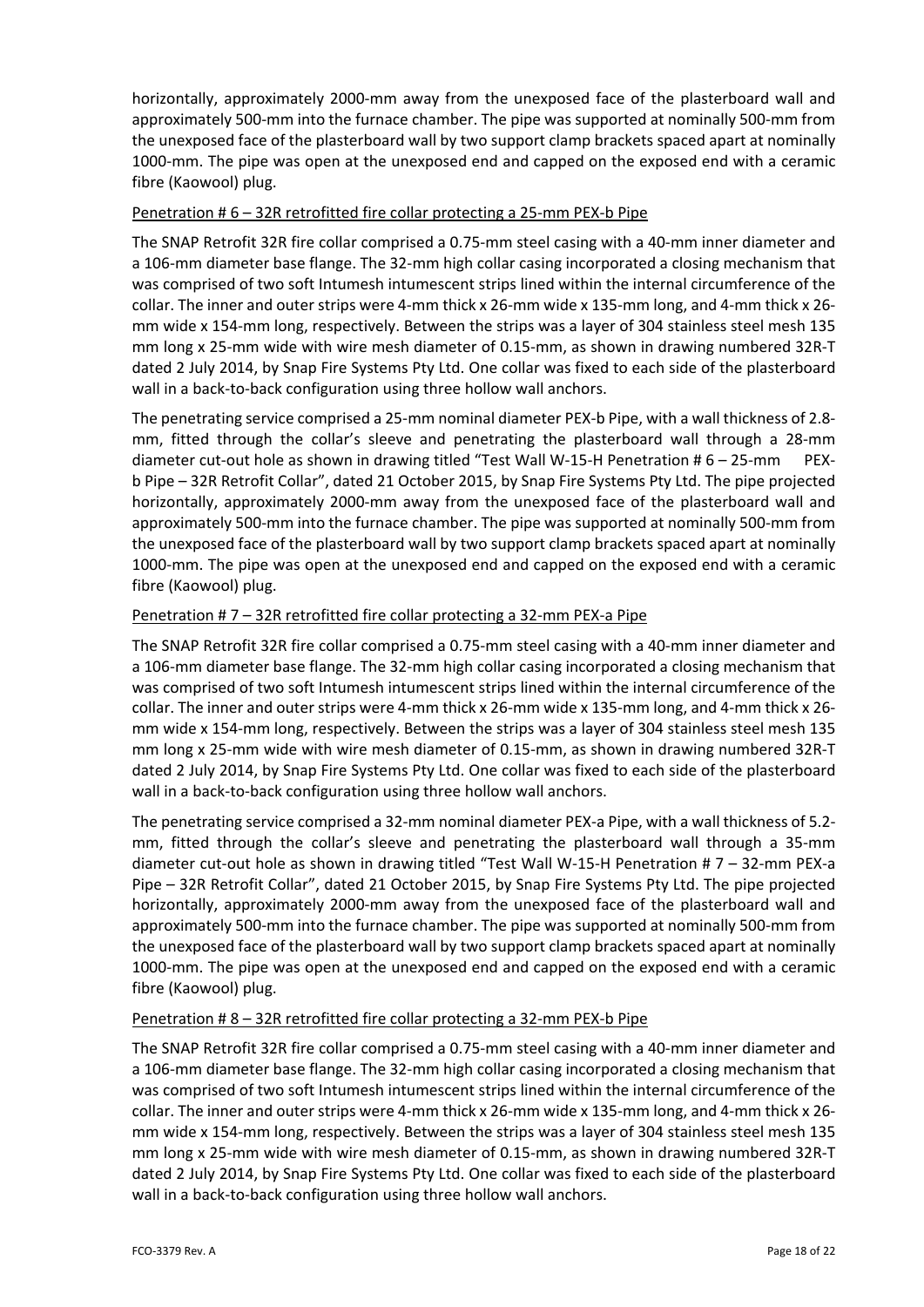The penetrating service comprised a 32‐mm nominal diameter PEX‐b Pipe, with a wall thickness of 3.3‐ mm, fitted through the collar's sleeve and penetrating the plasterboard wall through a 35‐mm diameter cut-out hole as shown in drawing titled "Test Wall W-15-H Penetration # 8 - 32-mm PEXb Pipe – 32R Retrofit Collar", dated 21 October 2015, by Snap Fire Systems Pty Ltd. The pipe projected horizontally, approximately 2000‐mm away from the unexposed face of the plasterboard wall and approximately 500‐mm into the furnace chamber. The pipe was supported at nominally 500‐mm from the unexposed face of the plasterboard wall by two support clamp brackets spaced apart at nominally 1000-mm. The pipe was open at the unexposed end and capped on the exposed end with a ceramic fibre (Kaowool) plug.

### Penetration # 9 – 32R retrofitted fire collar protecting a 21.6-mm Polyvinyl Chloride (P-PVC) Pipe + Lagging

The SNAP Retrofit 32R fire collar comprised a 0.75‐mm steel casing with a 40‐mm inner diameter and a 106‐mm diameter base flange. The 32‐mm high collar casing incorporated a closing mechanism that was comprised of two soft Intumesh intumescent strips lined within the internal circumference of the collar. The inner and outer strips were 4‐mm thick x 26‐mm wide x 135‐mm long, and 4‐mm thick x 26‐ mm wide x 154‐mm long, respectively. Between the strips was a layer of 304 stainless steel mesh 135 mm long x 25‐mm wide with wire mesh diameter of 0.15‐mm, as shown in drawing numbered 32R‐T dated 2 July 2014, by Snap Fire Systems Pty Ltd. One collar was fixed to each side of the plasterboard wall in a back-to-back configuration using three hollow wall anchors.

The penetrating service comprised a 15-mm nominal diameter P-PVC Pipe, with a wall thickness of 2.1mm, fitted through the collar's sleeve and penetrating the plasterboard wall through a 24‐mm diameter cut‐out hole. The pipe was wrapped with Thermotec 25‐mm thick 4‐Zero lagging as shown in drawing titled "Test Wall W-15-H Penetration #9 - 15-mm P-PVC Pipe - 32R Retrofit Collar", dated 21 October 2015, by Snap Fire Systems Pty Ltd. The pipe projected horizontally, approximately 2000‐mm away from the unexposed face of the plasterboard wall and approximately 500‐mm into the furnace chamber. The pipe was supported at nominally 500‐mm from the unexposed face of the plasterboard wall by two support clamp brackets spaced apart at nominally 1000-mm. The pipe was open at the unexposed end and capped on the exposed end with a ceramic fibre (Kaowool) plug.

| Specimen      | Integrity | <b>Insulation</b> |
|---------------|-----------|-------------------|
| Penetration 1 | 121 NF    | 93                |
| Penetration 2 | 121 NF    | 87                |
| Penetration 3 | 121 NF    | 92                |
| Penetration 4 | 121 NF    | 84                |
| Penetration 5 | 121 NF    | 76                |
| Penetration 6 | 121 NF    | 76                |
| Penetration 7 | 121 NF    | 78                |
| Penetration 8 | 121 NF    | 69                |
| Penetration 9 | 121 NF    | 73                |

Results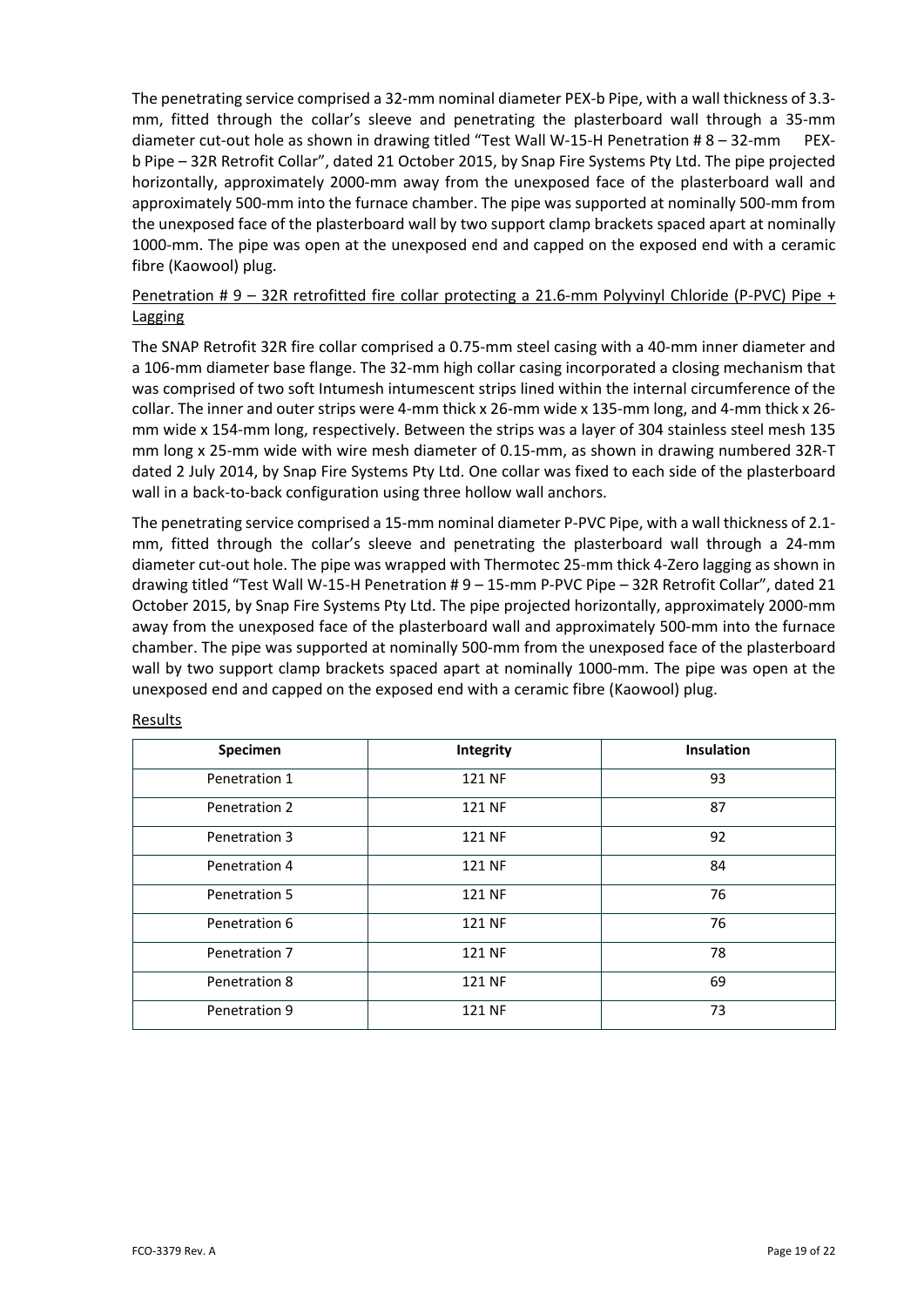### A.6. The relevance of referenced test data to AS 1530.4‐2014

#### *General*

The fire resistance tests FSP 1341, FSP 1360, FSP 1366, FSP 1716 and FSP 1723 were conducted in accordance with AS 1530.4‐2005. This standard differs from AS 1530.4 2014 and the significance of these differences relevant to section 10 and is discussed below.

#### *Specimen mounting*

The differences in Section 3 and Section 10 of AS 1530.4‐2005 and AS 1530.4‐2014 for specimen size and mounting relate to grammar and are not technically significant in the case of the referenced tests.

#### *Specimen thermocouple arrangements*

The specimen thermocouple arrangements for the referenced tests are not different between AS 1530.4‐2005 and AS 1530.4‐2014

#### *Criteria for failure*

The criteria for the referenced tests are not different for tests in accordance with Section 10 of AS 1530.4‐2005 and AS 1530.4‐2014.

#### *Conclusion*

Based on the above it is confirmed the referenced test data in Section 2 of this report in accordance with AS 1530.4‐2005 can be used to assess performance in accordance with AS 1530.4‐2014.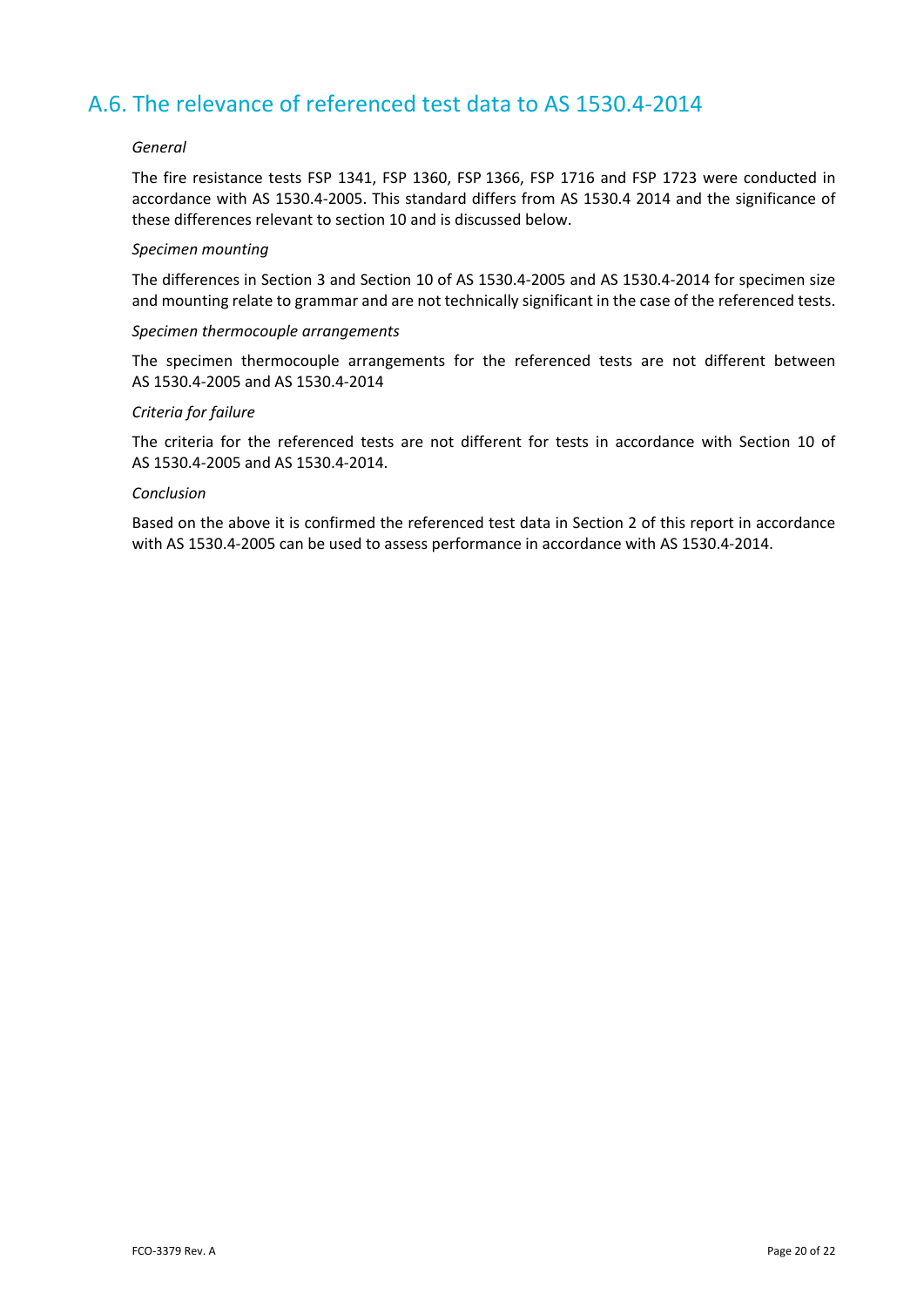# **Analysis of Variations**

### B.1 Variation to plasterboard wall construction

The proposed construction includes the pipes protected with the Snap fire collars as tested and detailed in the test reports listed in Table 1 and subject to the following variations:

 The plasterboard wall system shall be varied any brand of fire grade plasterboard of the same thickness tested in FSP 1341, FSP 1360, FSP 1366, FSP 1716 and FSP 1723

With reference to the construction of the tests listed in Table 2, it is confirmed the construction of the walls tested all included 64mm studs lined on each side with either 1 or 2 layers of 16mm fire grade plasterboard. The plasterboard was manufactured by Boral or CSR.

When tested, the specimens listed in the reports in Table 2 achieved an integrity performance of 120 to 181 minutes without failure. In addition, the specimens penetrated 2 layers of 16mm fire grade plasterboard lined walls achieved an insulation performance of at least 121 minutes with some margin over failure, while those that penetrated 1 layer of 16mm fire grade plasterboard lined wall achieved an insulation performance of at least 60 minutes with some margin over failure.

With reference to AS 4072.1—2005 Clause 4.3.1.2 for Framed walls:

*Results obtained with a steel or timber stud‐framed wall using a proprietary board may be*

*used to assess the performance of alternative proprietary brands provided that a registered*

*testing authority is satisfied that the products behave in a similar manner.*

It is confirmed this accredited testing laboratory is satisfied the fire grade plasterboard will behave in a similar manner with respect to the referenced tests.

Based on the above, it is expected that the proposed variation will not detrimentally affect the performance of the tested prototypes in the referenced tests for up to 180 minutes for minimum 128mm thick plasterboard wall tested or assessed for a minimum FRL of ‐/180/180 or 180/180/180 and for up to 90 minutes for minimum 96mm thick plasterboard wall tested or assessed for a minimum FRL of ‐/90/90 or 90/90/90, when tested in accordance with AS 1530.4 – 2014 and assessed in accordance with AS 4072.1—2005 Clause 4.3.1.2.